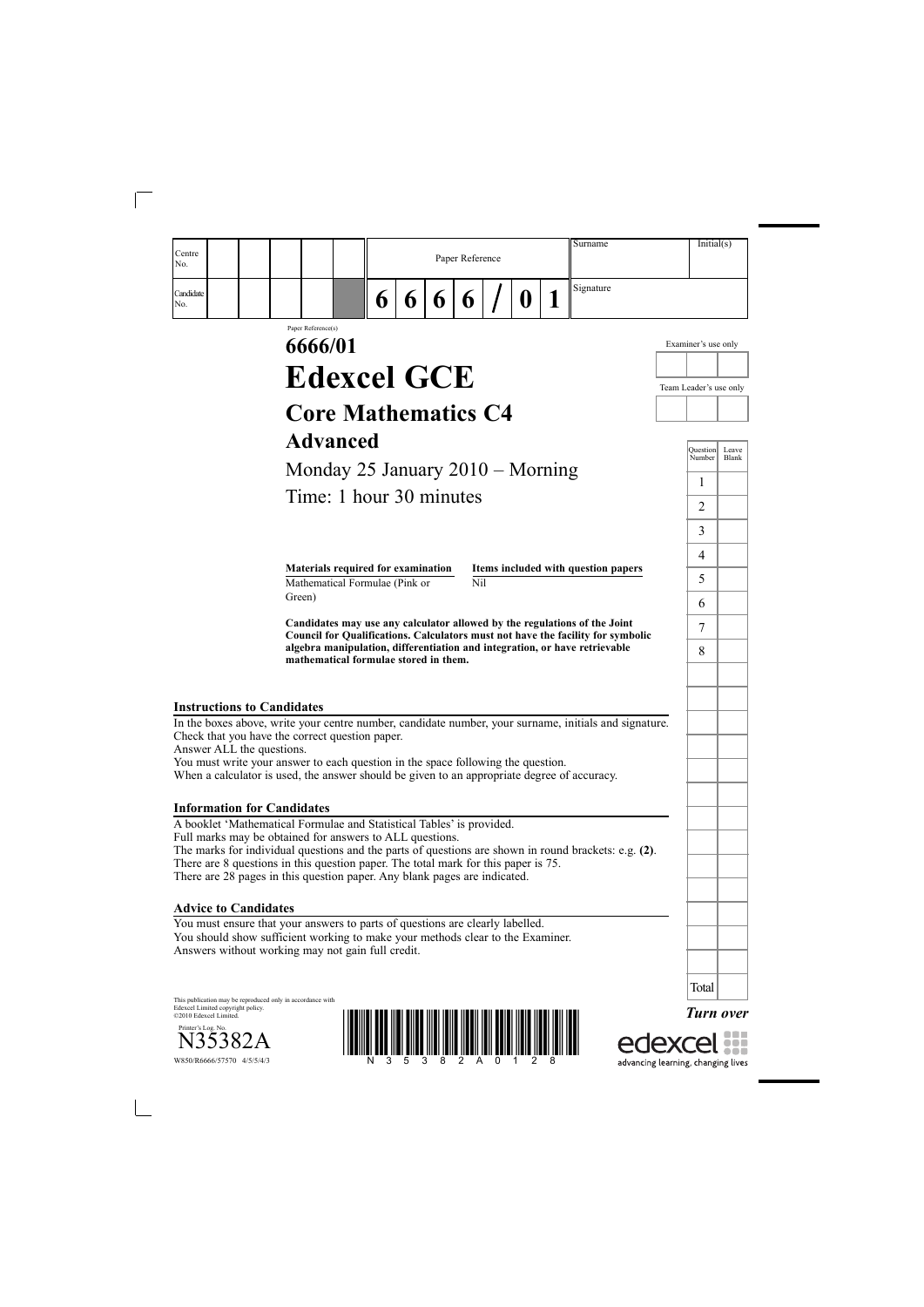





 $\overline{2}$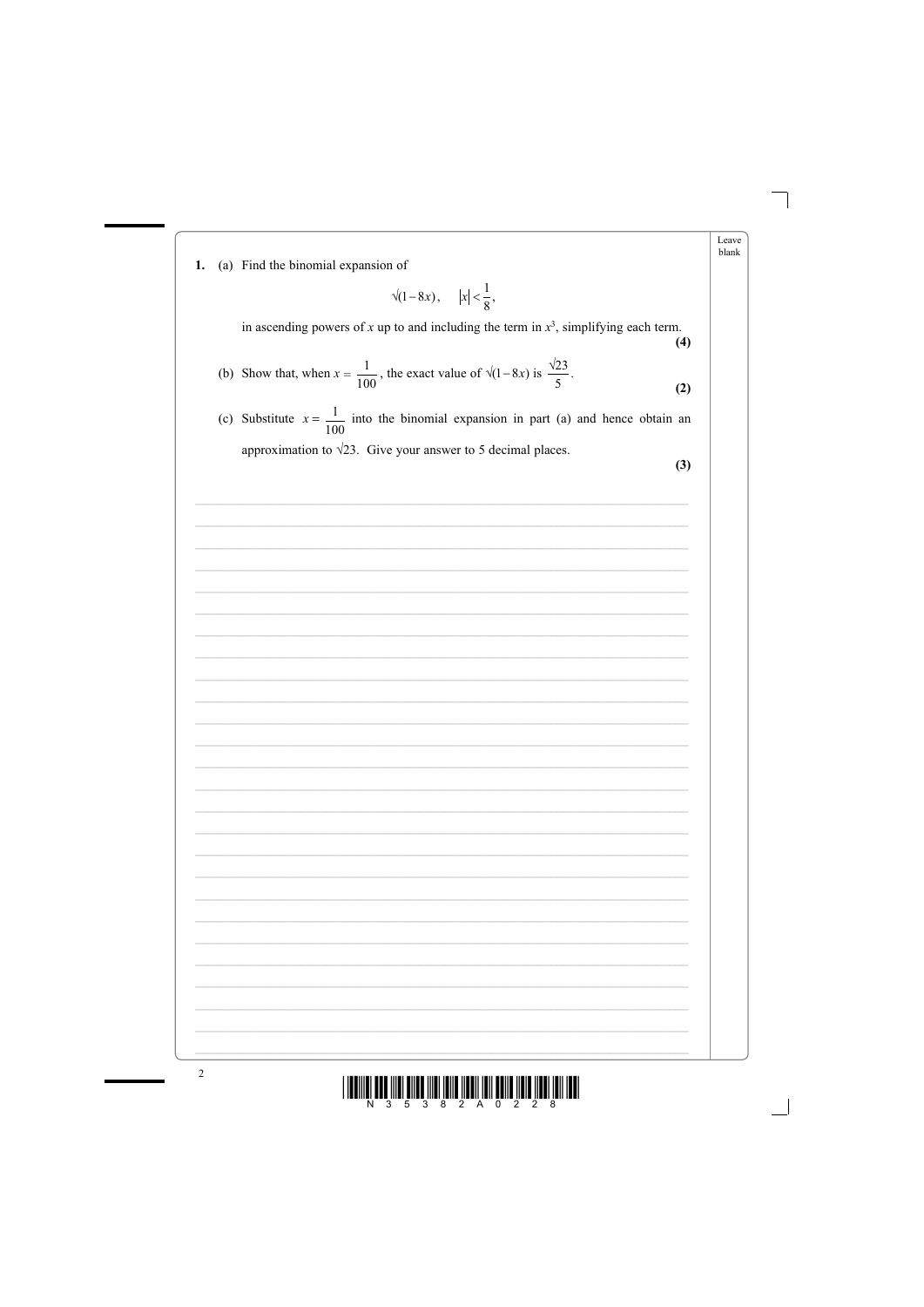|                                                                                                                  |                          | Leave<br>blank |
|------------------------------------------------------------------------------------------------------------------|--------------------------|----------------|
| <b>Question 1 continued</b>                                                                                      |                          |                |
|                                                                                                                  |                          |                |
|                                                                                                                  |                          |                |
|                                                                                                                  |                          |                |
|                                                                                                                  |                          |                |
|                                                                                                                  |                          |                |
|                                                                                                                  |                          |                |
|                                                                                                                  |                          |                |
|                                                                                                                  |                          |                |
|                                                                                                                  |                          |                |
|                                                                                                                  |                          |                |
|                                                                                                                  |                          |                |
|                                                                                                                  |                          |                |
|                                                                                                                  |                          |                |
|                                                                                                                  |                          |                |
|                                                                                                                  |                          |                |
|                                                                                                                  |                          |                |
|                                                                                                                  |                          |                |
|                                                                                                                  |                          |                |
|                                                                                                                  |                          |                |
|                                                                                                                  |                          |                |
|                                                                                                                  |                          |                |
|                                                                                                                  |                          |                |
|                                                                                                                  |                          |                |
|                                                                                                                  | $\overline{\phantom{0}}$ |                |
|                                                                                                                  |                          |                |
|                                                                                                                  |                          |                |
| and the control of the control of the control of the control of the control of the control of the control of the | $\overline{\phantom{a}}$ |                |
|                                                                                                                  | $\overline{\phantom{0}}$ |                |
|                                                                                                                  |                          |                |
|                                                                                                                  |                          |                |
|                                                                                                                  |                          |                |
|                                                                                                                  | $\overline{\phantom{0}}$ |                |
|                                                                                                                  |                          |                |
|                                                                                                                  |                          |                |

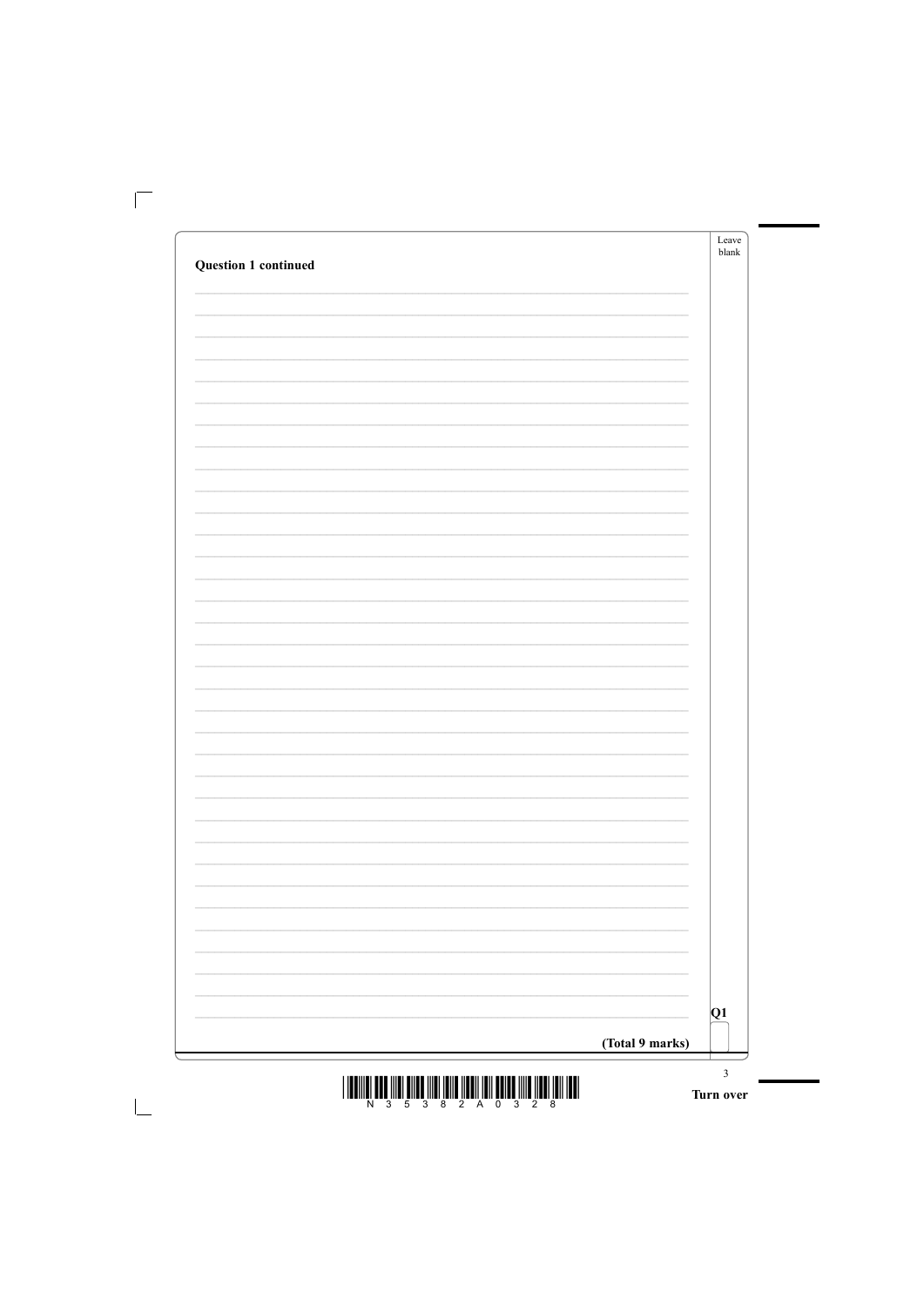



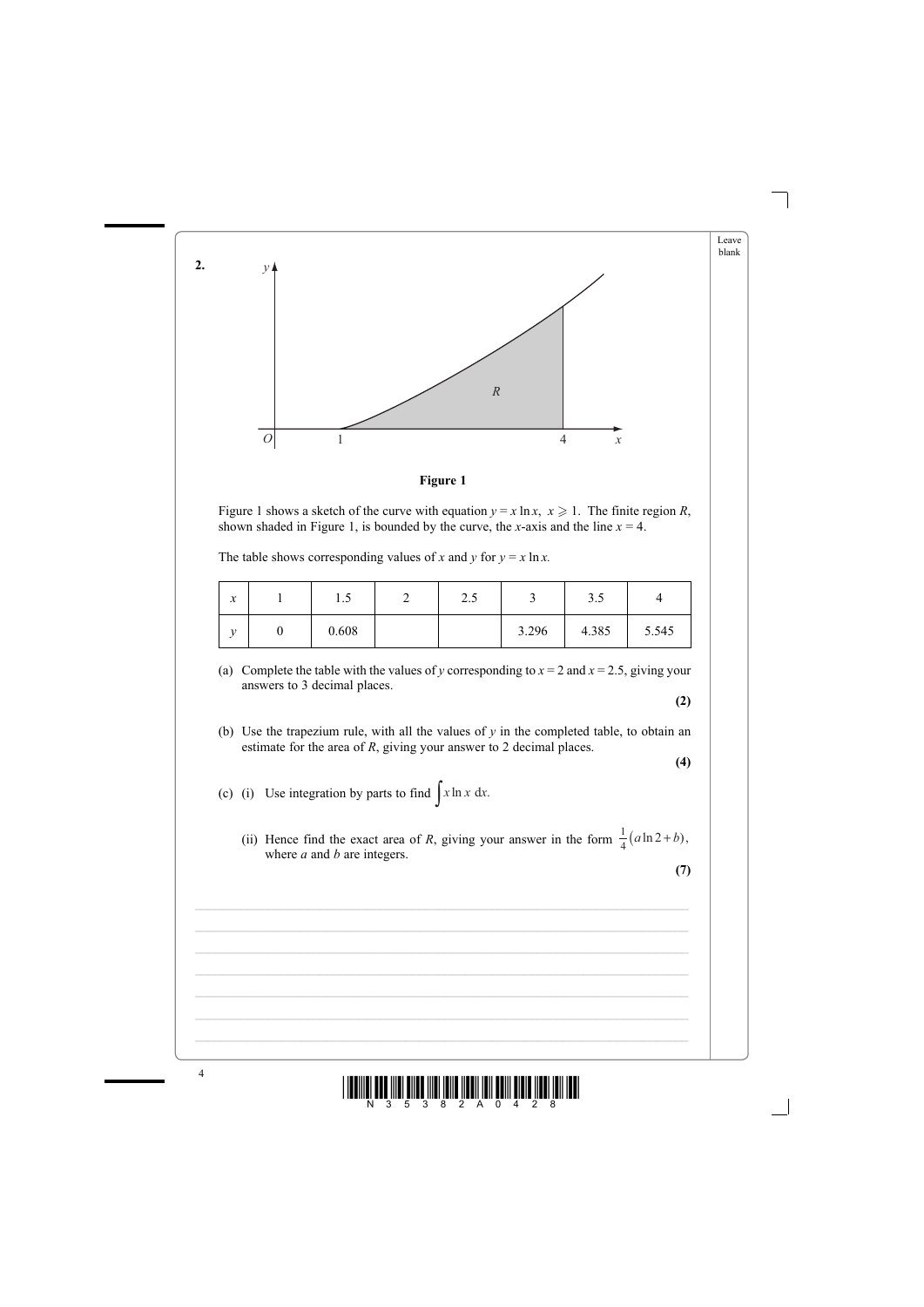|                             |                          | Leave<br>$b$ lank |
|-----------------------------|--------------------------|-------------------|
| <b>Question 2 continued</b> |                          |                   |
|                             |                          |                   |
|                             |                          |                   |
|                             |                          |                   |
|                             |                          |                   |
|                             |                          |                   |
|                             |                          |                   |
|                             |                          |                   |
|                             |                          |                   |
|                             |                          |                   |
|                             |                          |                   |
|                             |                          |                   |
|                             |                          |                   |
|                             |                          |                   |
|                             |                          |                   |
|                             |                          |                   |
|                             |                          |                   |
|                             |                          |                   |
|                             |                          |                   |
|                             |                          |                   |
|                             |                          |                   |
|                             |                          |                   |
|                             |                          |                   |
|                             |                          |                   |
|                             | $\overline{\phantom{0}}$ |                   |
|                             | $\overline{\phantom{0}}$ |                   |
|                             |                          |                   |
|                             | $\overline{\phantom{a}}$ |                   |
|                             | $\overline{\phantom{0}}$ |                   |
|                             |                          |                   |
|                             | $\overline{\phantom{a}}$ |                   |
|                             |                          |                   |
|                             | ÷.                       |                   |
|                             | $\overline{\phantom{a}}$ |                   |
|                             | $\overline{\phantom{0}}$ |                   |

 $\mathbf{I}$ 

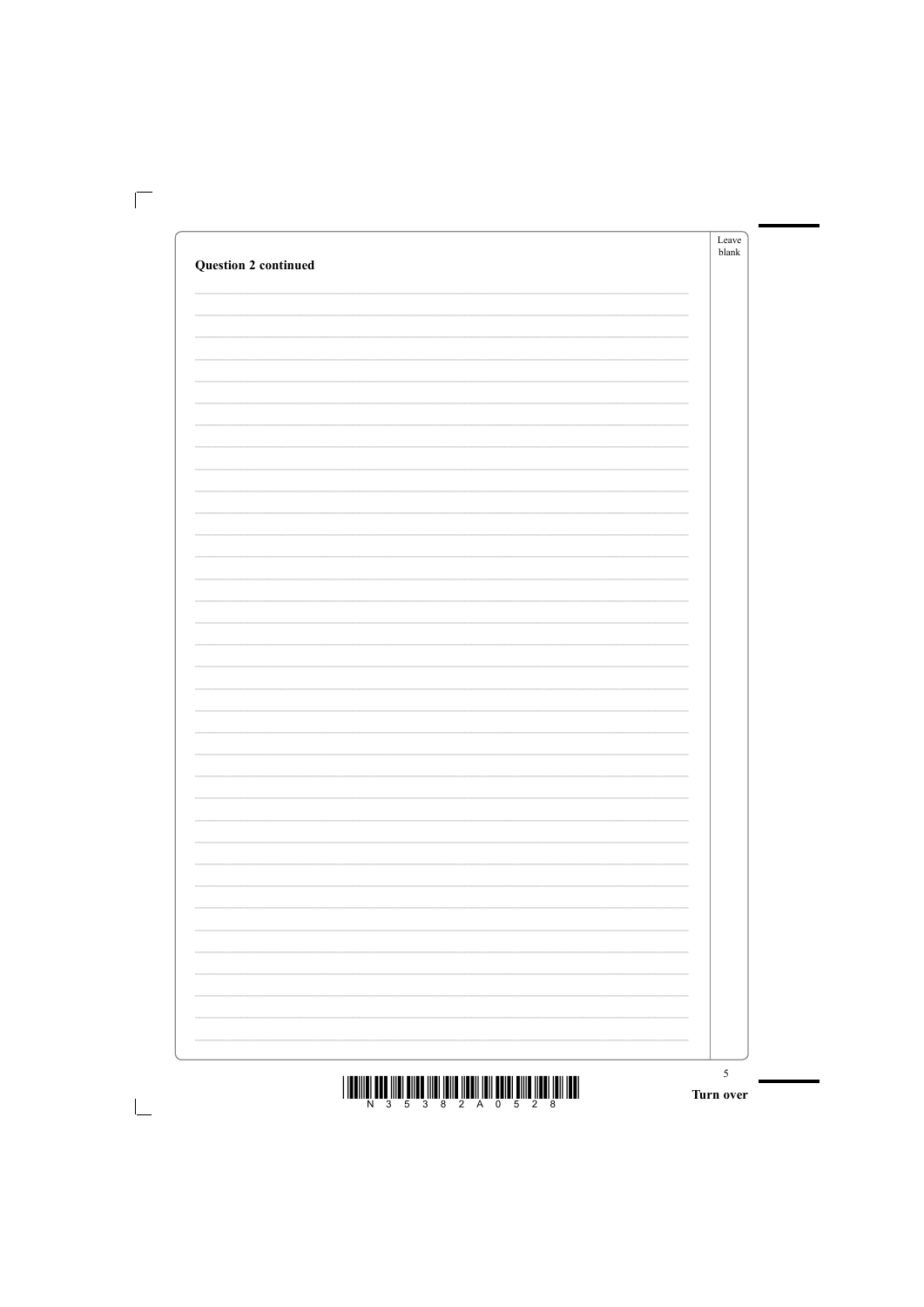| <b>Question 2 continued</b> | Leave<br>$b$ lank |
|-----------------------------|-------------------|
|                             |                   |
|                             |                   |
|                             |                   |
|                             |                   |
|                             |                   |
|                             |                   |
|                             |                   |
|                             |                   |
|                             |                   |
|                             |                   |
|                             |                   |
|                             |                   |
|                             |                   |
|                             |                   |
|                             |                   |
|                             |                   |
|                             |                   |
|                             |                   |
|                             |                   |
|                             |                   |





 $\overline{6}$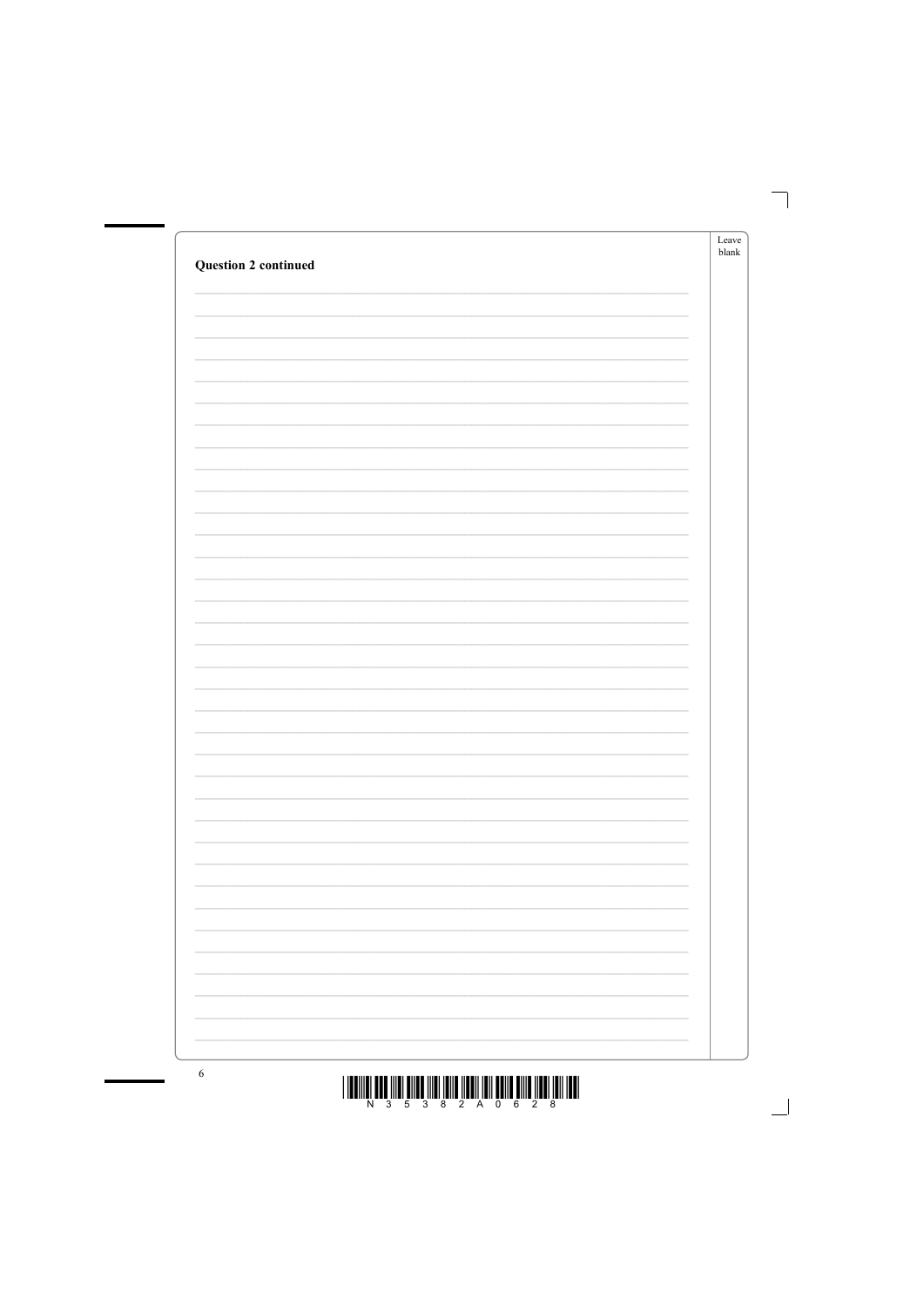|                             | Leave<br>blank |
|-----------------------------|----------------|
| <b>Question 2 continued</b> |                |
|                             |                |
|                             |                |
|                             |                |
|                             |                |
|                             |                |
|                             |                |
|                             |                |
|                             |                |
|                             |                |
|                             |                |
|                             |                |
|                             |                |
|                             |                |
|                             |                |
|                             |                |
|                             |                |
|                             |                |
|                             |                |
|                             |                |
|                             |                |
|                             |                |
|                             |                |
|                             |                |
|                             |                |
|                             |                |
|                             |                |
|                             | ÷.             |
|                             |                |

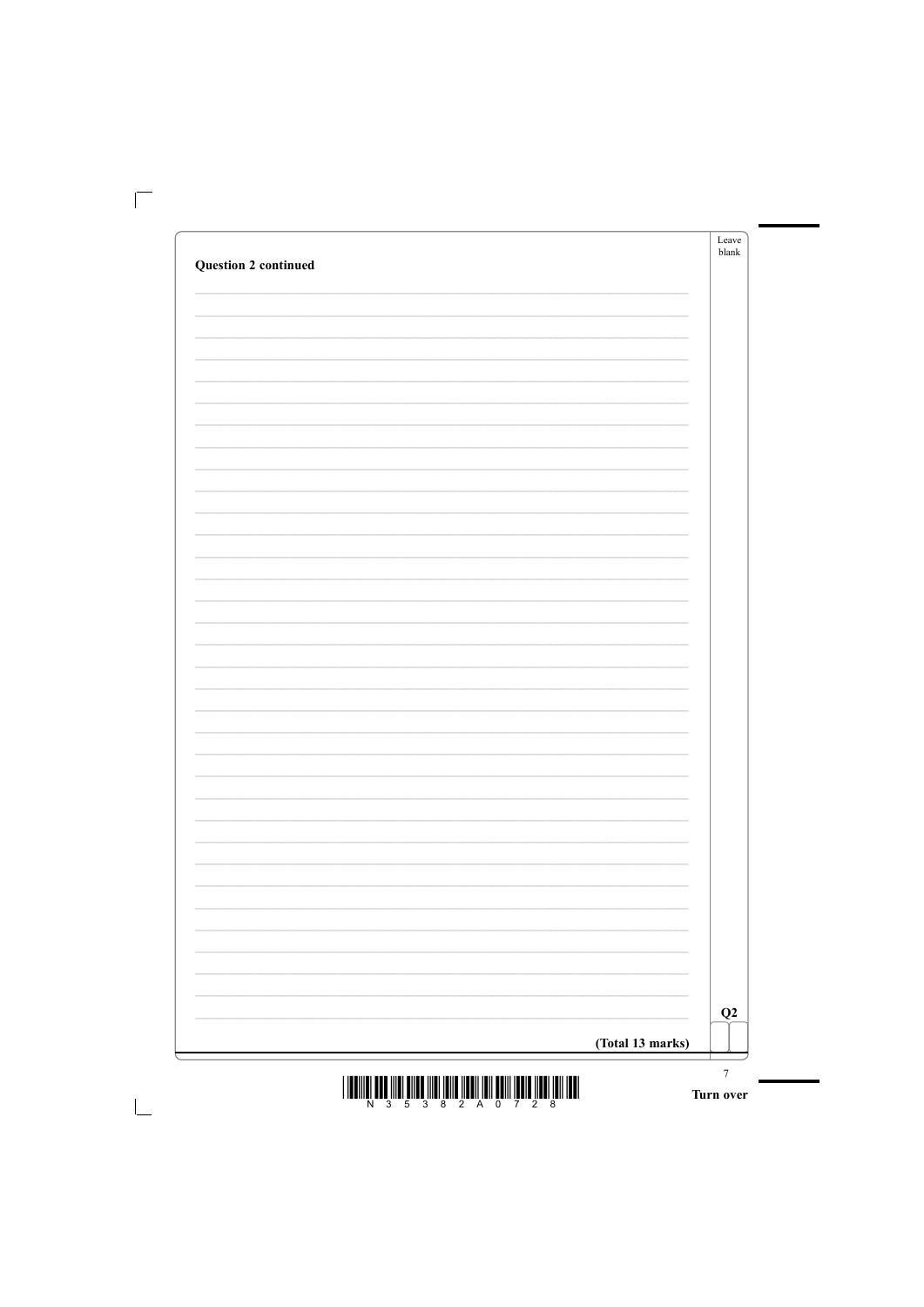



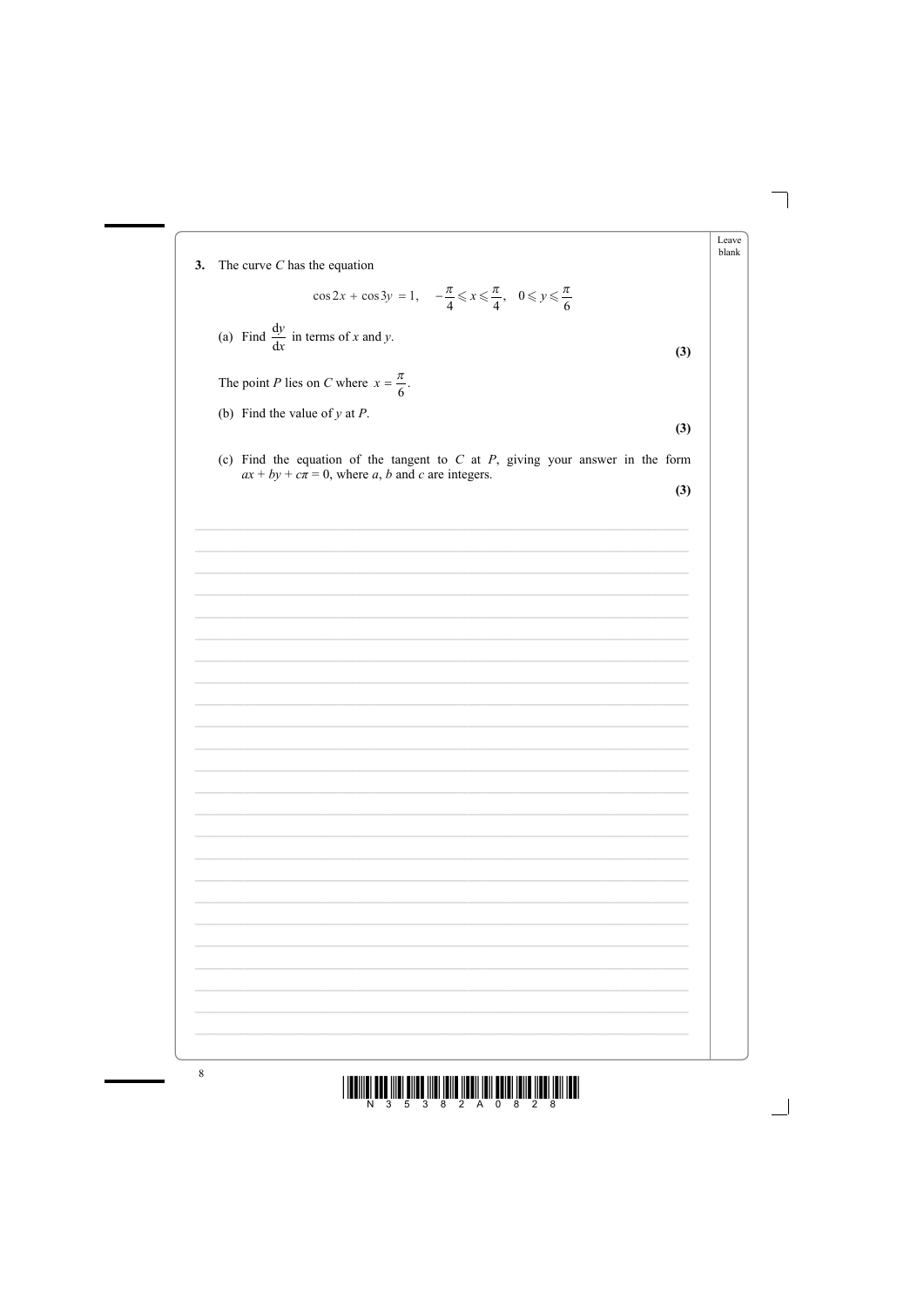|                                                                                                                  |                          | Leave<br>blank |
|------------------------------------------------------------------------------------------------------------------|--------------------------|----------------|
| <b>Question 3 continued</b>                                                                                      |                          |                |
|                                                                                                                  |                          |                |
|                                                                                                                  |                          |                |
|                                                                                                                  |                          |                |
|                                                                                                                  |                          |                |
|                                                                                                                  |                          |                |
|                                                                                                                  |                          |                |
|                                                                                                                  |                          |                |
|                                                                                                                  |                          |                |
|                                                                                                                  |                          |                |
|                                                                                                                  |                          |                |
|                                                                                                                  |                          |                |
|                                                                                                                  |                          |                |
|                                                                                                                  |                          |                |
|                                                                                                                  |                          |                |
|                                                                                                                  |                          |                |
|                                                                                                                  |                          |                |
|                                                                                                                  |                          |                |
|                                                                                                                  |                          |                |
|                                                                                                                  |                          |                |
|                                                                                                                  |                          |                |
|                                                                                                                  |                          |                |
|                                                                                                                  |                          |                |
|                                                                                                                  |                          |                |
|                                                                                                                  | $\overline{\phantom{0}}$ |                |
|                                                                                                                  |                          |                |
|                                                                                                                  |                          |                |
| and the control of the control of the control of the control of the control of the control of the control of the | $\overline{\phantom{a}}$ |                |
|                                                                                                                  | $\overline{\phantom{0}}$ |                |
|                                                                                                                  |                          |                |
|                                                                                                                  |                          |                |
|                                                                                                                  |                          |                |
|                                                                                                                  | $\overline{\phantom{0}}$ |                |
|                                                                                                                  |                          |                |
|                                                                                                                  |                          |                |

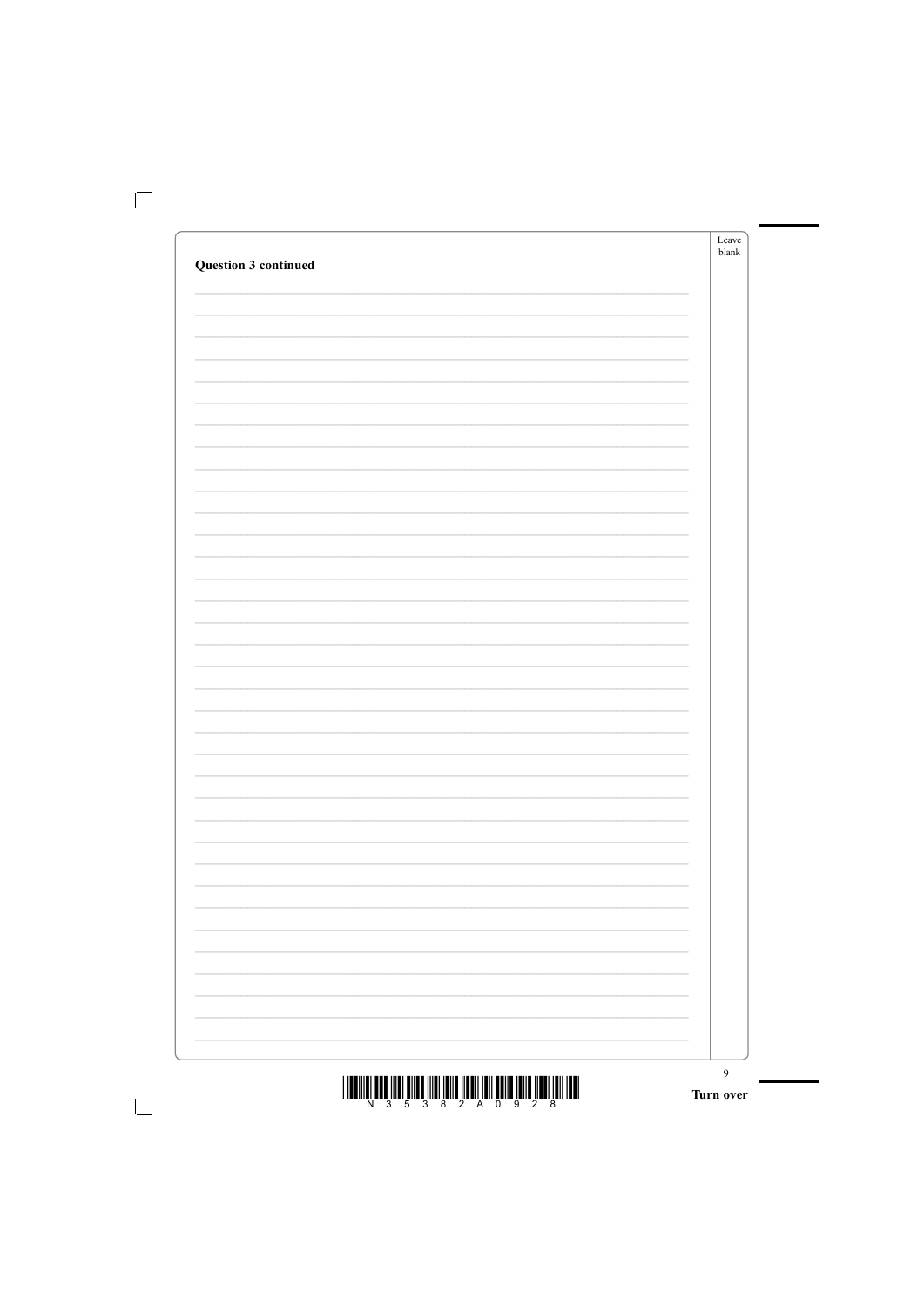| Question 3 continued |                          | Leave<br>blank |
|----------------------|--------------------------|----------------|
|                      |                          |                |
|                      |                          |                |
|                      |                          |                |
|                      |                          |                |
|                      |                          |                |
|                      |                          |                |
|                      |                          |                |
|                      |                          |                |
|                      |                          |                |
|                      |                          |                |
|                      |                          |                |
|                      |                          |                |
|                      |                          |                |
|                      |                          |                |
|                      |                          |                |
|                      |                          |                |
|                      | Ξ.                       |                |
|                      |                          |                |
|                      | $\overline{\phantom{0}}$ |                |



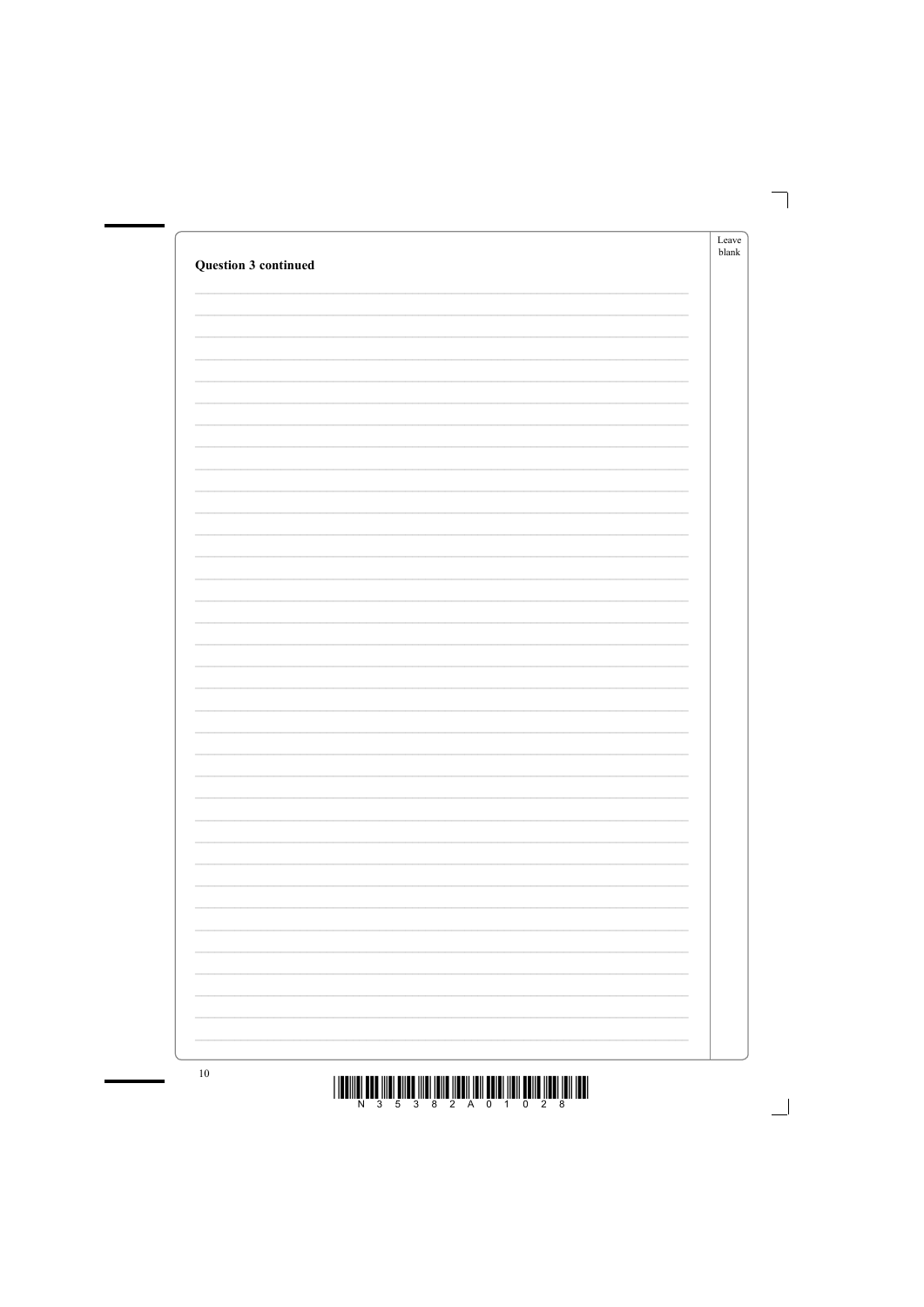|                             |                          | Leave<br>blank |
|-----------------------------|--------------------------|----------------|
| <b>Question 3 continued</b> |                          |                |
|                             |                          |                |
|                             |                          |                |
|                             |                          |                |
|                             |                          |                |
|                             |                          |                |
|                             |                          |                |
|                             |                          |                |
|                             |                          |                |
|                             |                          |                |
|                             |                          |                |
|                             |                          |                |
|                             |                          |                |
|                             |                          |                |
|                             |                          |                |
|                             |                          |                |
|                             |                          |                |
|                             |                          |                |
|                             |                          |                |
|                             |                          |                |
|                             |                          |                |
|                             |                          |                |
|                             |                          |                |
|                             |                          |                |
|                             |                          |                |
|                             |                          |                |
|                             |                          |                |
|                             | $\overline{\phantom{0}}$ |                |
|                             | $\overline{\phantom{0}}$ |                |
|                             |                          |                |
|                             | $\overline{\phantom{0}}$ |                |
|                             | $\overline{\phantom{0}}$ |                |
|                             |                          |                |
|                             |                          |                |
|                             |                          |                |

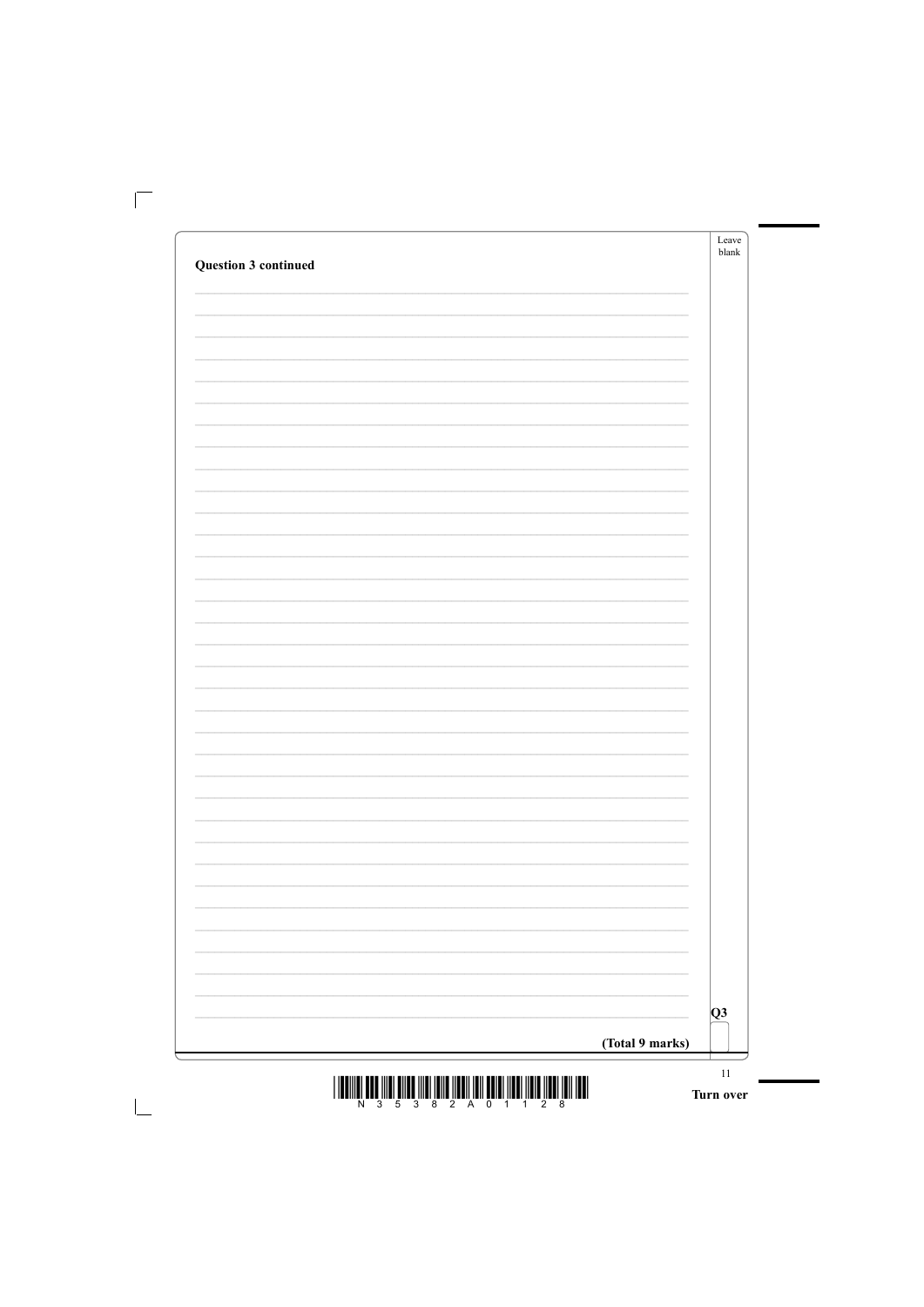

| 4. | The line $l_1$ has vector equation                                                                              | Leave<br>blank |
|----|-----------------------------------------------------------------------------------------------------------------|----------------|
|    | $\mathbf{r} = \begin{bmatrix} -6 \\ 4 \\ -1 \end{bmatrix} + \lambda \begin{bmatrix} 4 \\ -1 \\ 3 \end{bmatrix}$ |                |
|    | and the line $l_2$ has vector equation                                                                          |                |
|    | $\mathbf{r} = \begin{bmatrix} -6 \\ 4 \\ 1 \end{bmatrix} + \mu \begin{bmatrix} 3 \\ -4 \\ 1 \end{bmatrix}$      |                |
|    | where $\lambda$ and $\mu$ are parameters.                                                                       |                |
|    | The lines $l_1$ and $l_2$ intersect at the point A and the acute angle between $l_1$ and $l_2$ is $\theta$ .    |                |
|    | Write down the coordinates of $A$ .<br>(a)<br>(1)                                                               |                |
|    | (b) Find the value of $\cos \theta$ .<br>(3)                                                                    |                |
|    | The point X lies on $l_1$ where $\lambda = 4$ .                                                                 |                |
|    | Find the coordinates of $X$ .<br>(c)<br>(1)                                                                     |                |
|    | (d) Find the vector $\overrightarrow{AX}$ .<br>(2)                                                              |                |
|    | (e) Hence, or otherwise, show that $ \overrightarrow{AX}  = 4\sqrt{26}$ .<br>(2)                                |                |
|    | The point Y lies on $l_2$ . Given that the vector $\overrightarrow{YX}$ is perpendicular to $l_1$ ,             |                |
|    | find the length of $AY$ , giving your answer to 3 significant figures.<br>(f)<br>(3)                            |                |
|    |                                                                                                                 |                |
|    |                                                                                                                 |                |
|    |                                                                                                                 |                |
|    |                                                                                                                 |                |



ш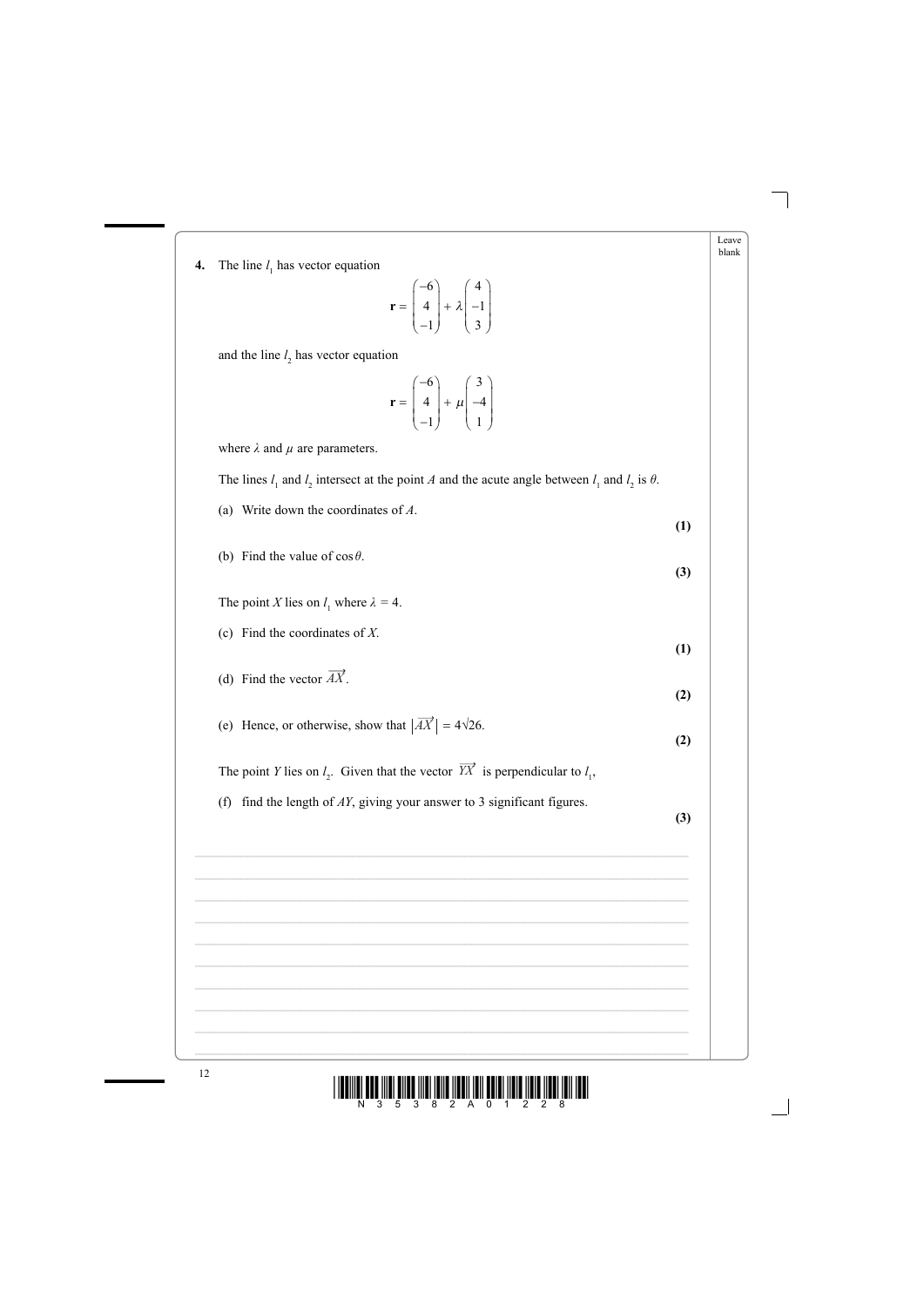|                             |                          | Leave<br>blank |
|-----------------------------|--------------------------|----------------|
| <b>Question 4 continued</b> |                          |                |
|                             |                          |                |
|                             |                          |                |
|                             |                          |                |
|                             |                          |                |
|                             |                          |                |
|                             |                          |                |
|                             |                          |                |
|                             |                          |                |
|                             |                          |                |
|                             |                          |                |
|                             |                          |                |
|                             |                          |                |
|                             |                          |                |
|                             |                          |                |
|                             |                          |                |
|                             |                          |                |
|                             |                          |                |
|                             |                          |                |
|                             |                          |                |
|                             |                          |                |
|                             |                          |                |
|                             |                          |                |
|                             |                          |                |
|                             |                          |                |
|                             |                          |                |
|                             |                          |                |
|                             | $\overline{\phantom{0}}$ |                |
|                             | $\overline{\phantom{0}}$ |                |
|                             |                          |                |
|                             | $\overline{\phantom{0}}$ |                |
|                             | $\overline{\phantom{0}}$ |                |
|                             |                          |                |
|                             |                          |                |
|                             |                          |                |

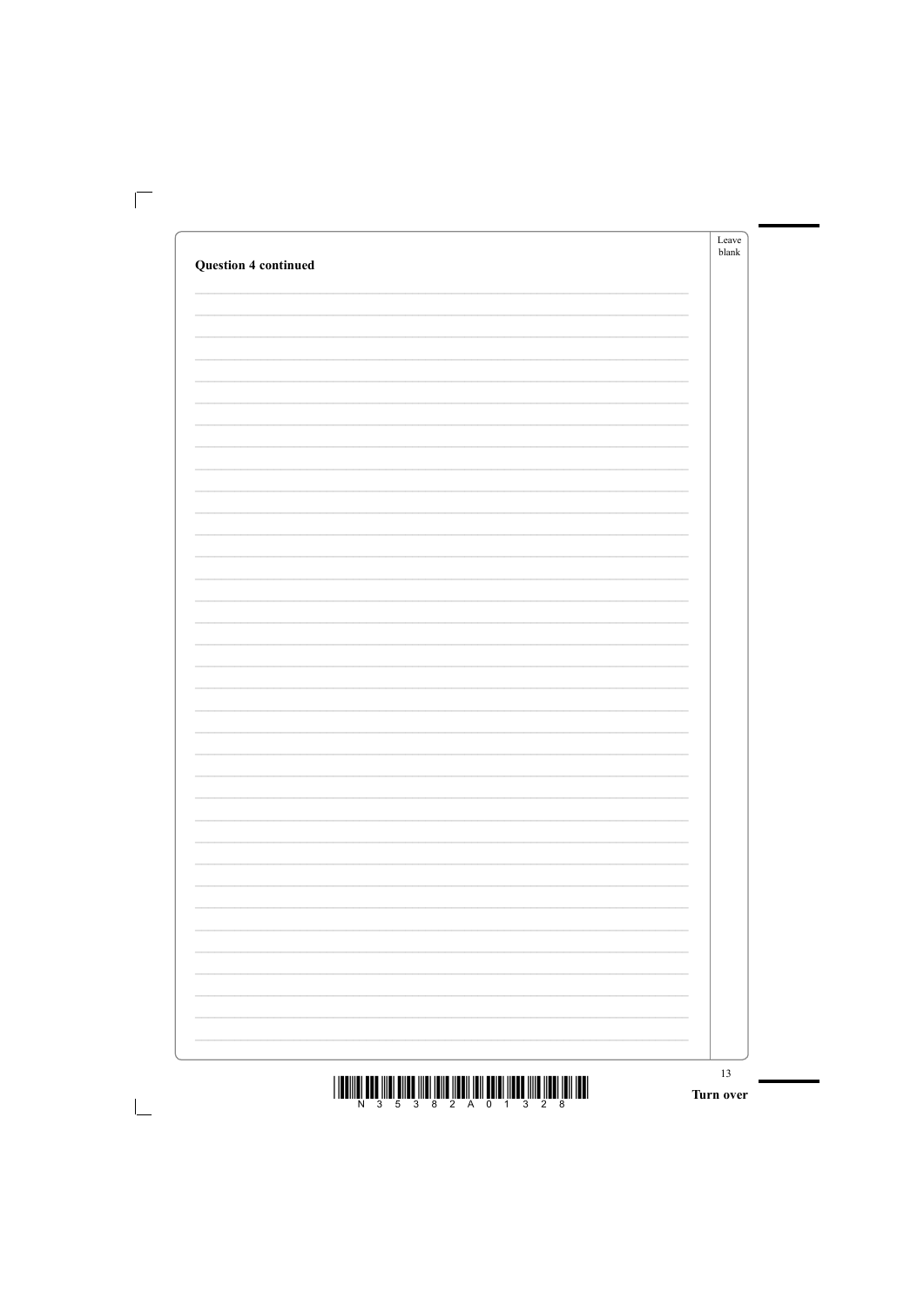| <b>Question 4 continued</b> | Leave<br>blank |
|-----------------------------|----------------|
|                             |                |
|                             |                |
|                             |                |
|                             |                |
|                             |                |
|                             |                |
|                             |                |
|                             |                |
|                             |                |
|                             |                |
|                             |                |
|                             |                |
|                             |                |
|                             |                |
|                             |                |
|                             |                |
|                             |                |



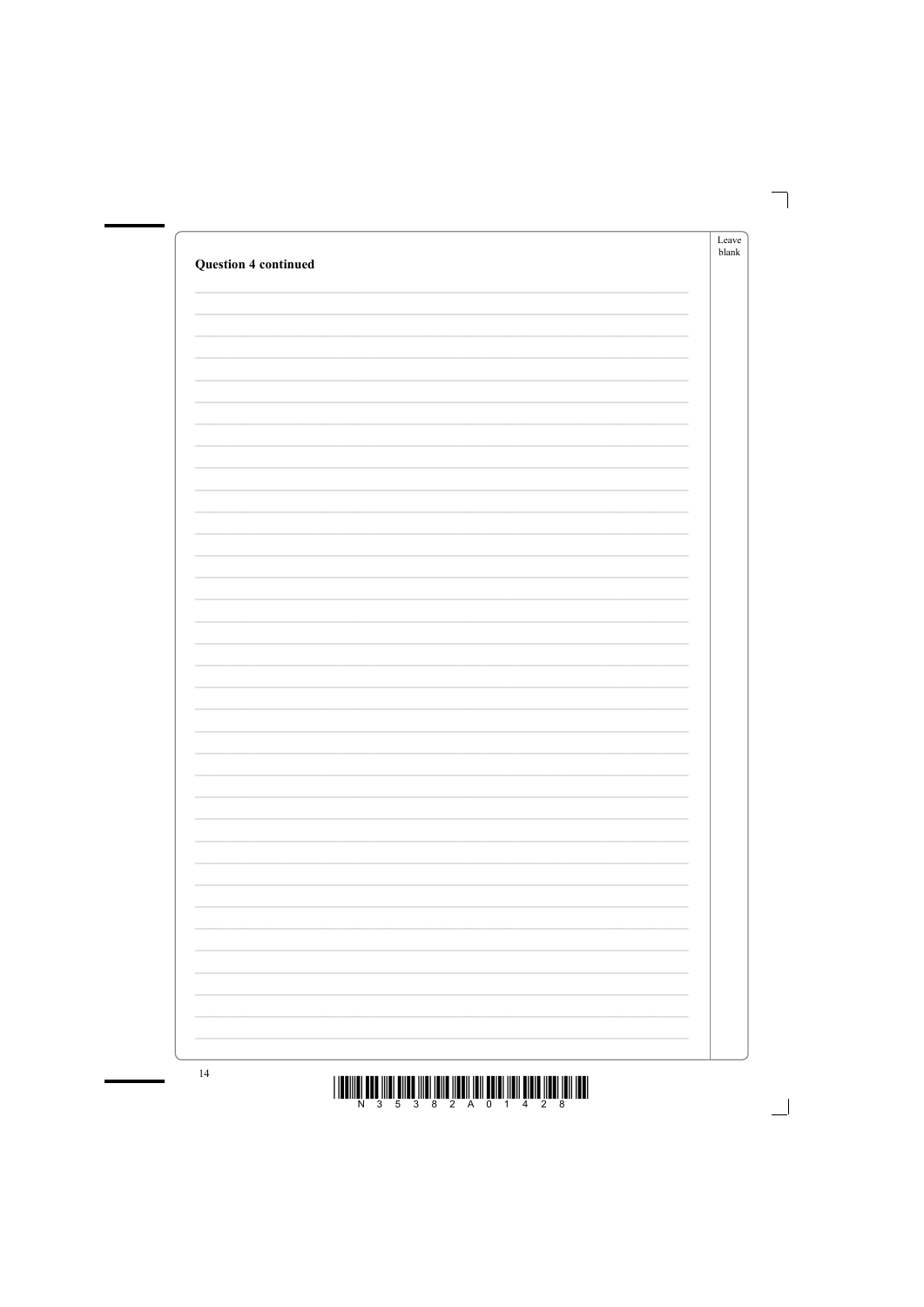|                             |                          | Leave<br>blank |
|-----------------------------|--------------------------|----------------|
| <b>Question 4 continued</b> |                          |                |
|                             |                          |                |
|                             |                          |                |
|                             |                          |                |
|                             |                          |                |
|                             |                          |                |
|                             |                          |                |
|                             |                          |                |
|                             |                          |                |
|                             |                          |                |
|                             |                          |                |
|                             |                          |                |
|                             |                          |                |
|                             |                          |                |
|                             |                          |                |
|                             |                          |                |
|                             |                          |                |
|                             |                          |                |
|                             |                          |                |
|                             |                          |                |
|                             |                          |                |
|                             |                          |                |
|                             |                          |                |
|                             |                          |                |
|                             |                          |                |
|                             |                          |                |
|                             |                          |                |
|                             | $\overline{\phantom{0}}$ |                |
|                             | $\overline{\phantom{0}}$ |                |
|                             |                          |                |
|                             | $\overline{\phantom{0}}$ |                |
|                             |                          |                |
|                             | $\overline{\phantom{0}}$ |                |
|                             |                          |                |
|                             |                          |                |

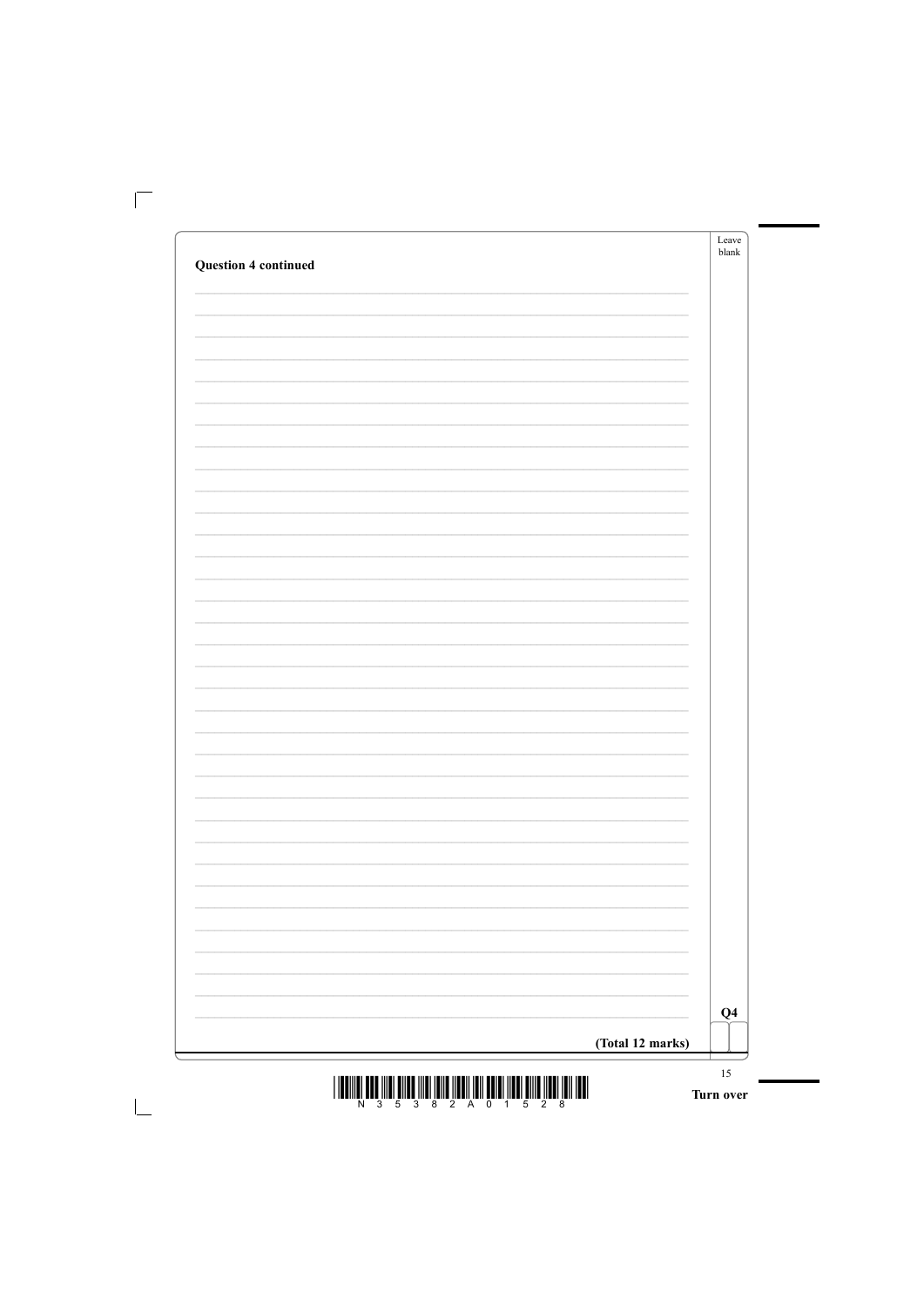Leave 5. (a) Find  $\int \frac{9x+6}{x} dx$ ,  $x > 0$ .  $b$ lank  $(2)$ (b) Given that  $y = 8$  at  $x = 1$ , solve the differential equation  $rac{dy}{dx} = \frac{(9x+6)y^{\frac{1}{3}}}{x}$ giving your answer in the form  $y^2 = g(x)$ .  $(6)$ 



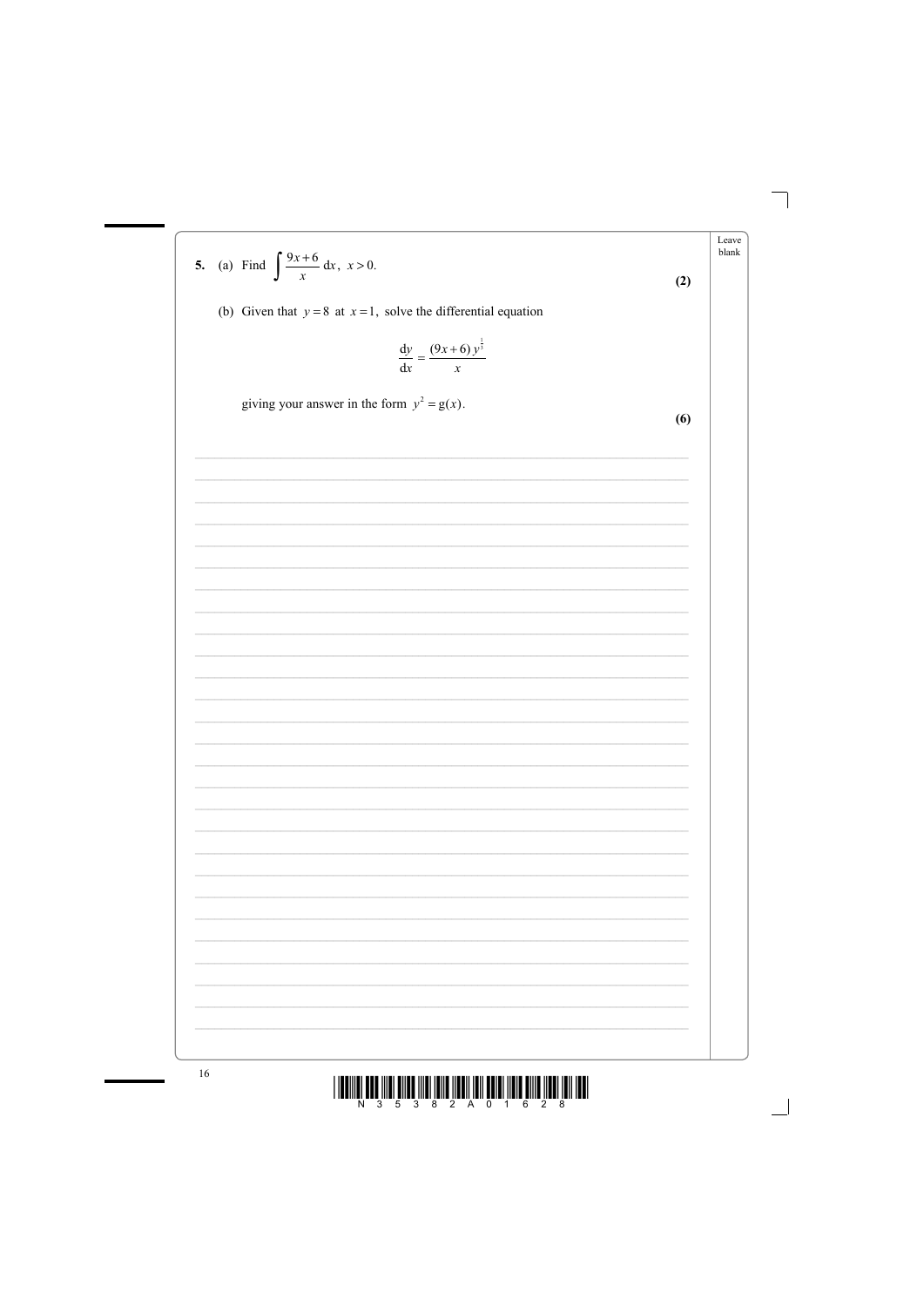|                             |                          | Leave<br>blank |
|-----------------------------|--------------------------|----------------|
| <b>Question 5 continued</b> |                          |                |
|                             |                          |                |
|                             |                          |                |
|                             |                          |                |
|                             |                          |                |
|                             |                          |                |
|                             |                          |                |
|                             |                          |                |
|                             |                          |                |
|                             |                          |                |
|                             |                          |                |
|                             |                          |                |
|                             |                          |                |
|                             |                          |                |
|                             |                          |                |
|                             |                          |                |
|                             |                          |                |
|                             |                          |                |
|                             |                          |                |
|                             |                          |                |
|                             |                          |                |
|                             |                          |                |
|                             |                          |                |
|                             |                          |                |
|                             |                          |                |
|                             |                          |                |
|                             | $\overline{\phantom{0}}$ |                |
|                             | $\overline{\phantom{0}}$ |                |
|                             |                          |                |
|                             |                          |                |
|                             | $\overline{\phantom{0}}$ |                |
|                             | $\overline{\phantom{0}}$ |                |
|                             |                          |                |
|                             |                          |                |

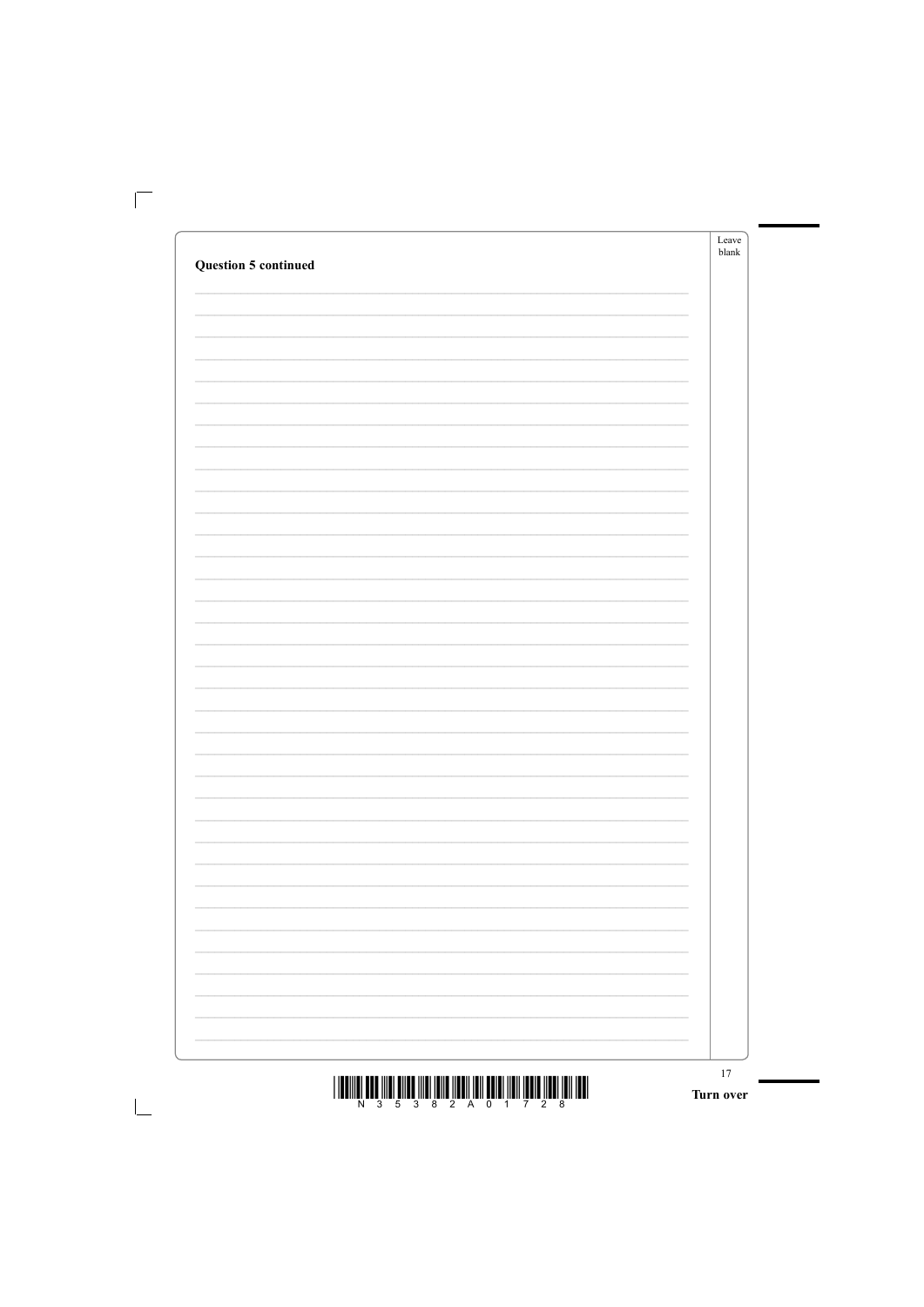| <b>Question 5 continued</b> |                          | Leave<br>$b$ lank |
|-----------------------------|--------------------------|-------------------|
|                             |                          |                   |
|                             |                          |                   |
|                             |                          |                   |
|                             |                          |                   |
|                             |                          |                   |
|                             |                          |                   |
|                             |                          |                   |
|                             |                          |                   |
|                             |                          |                   |
|                             |                          |                   |
|                             |                          |                   |
|                             |                          |                   |
|                             | J.                       |                   |
|                             |                          |                   |
|                             | $\overline{\phantom{0}}$ |                   |
|                             | $\overline{\phantom{0}}$ |                   |
|                             |                          |                   |
|                             | ÷.                       |                   |



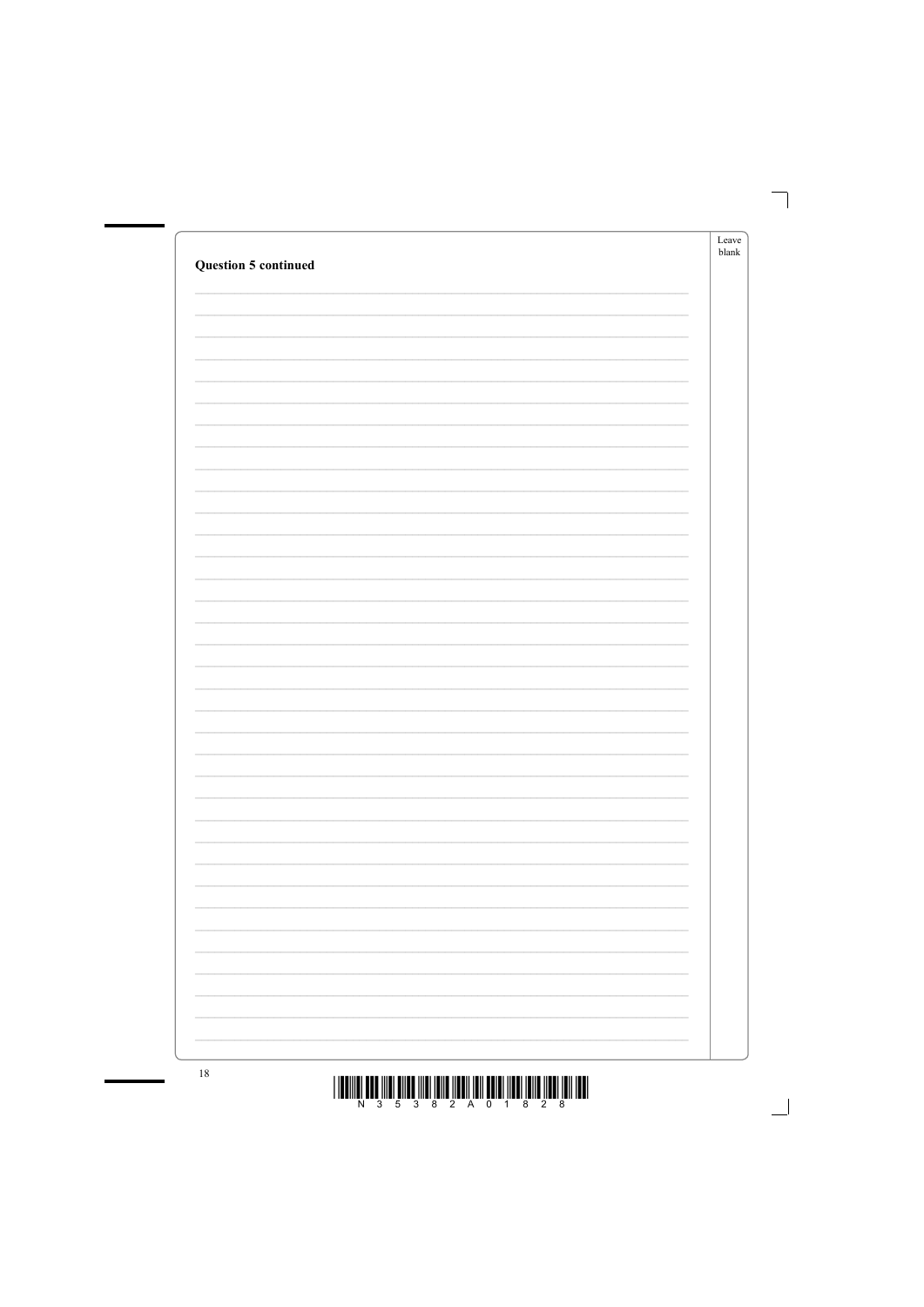|                             |                          | Leave<br>blank |
|-----------------------------|--------------------------|----------------|
| <b>Question 5 continued</b> |                          |                |
|                             |                          |                |
|                             |                          |                |
|                             |                          |                |
|                             |                          |                |
|                             |                          |                |
|                             |                          |                |
|                             |                          |                |
|                             |                          |                |
|                             |                          |                |
|                             |                          |                |
|                             |                          |                |
|                             |                          |                |
|                             |                          |                |
|                             |                          |                |
|                             |                          |                |
|                             |                          |                |
|                             |                          |                |
|                             |                          |                |
|                             |                          |                |
|                             |                          |                |
|                             |                          |                |
|                             |                          |                |
|                             |                          |                |
|                             |                          |                |
|                             |                          |                |
|                             | $\overline{\phantom{0}}$ |                |
|                             | $\overline{\phantom{0}}$ |                |
|                             |                          |                |
|                             |                          |                |
|                             | $\overline{\phantom{0}}$ |                |
|                             | $\overline{\phantom{0}}$ |                |
|                             |                          |                |
|                             |                          |                |

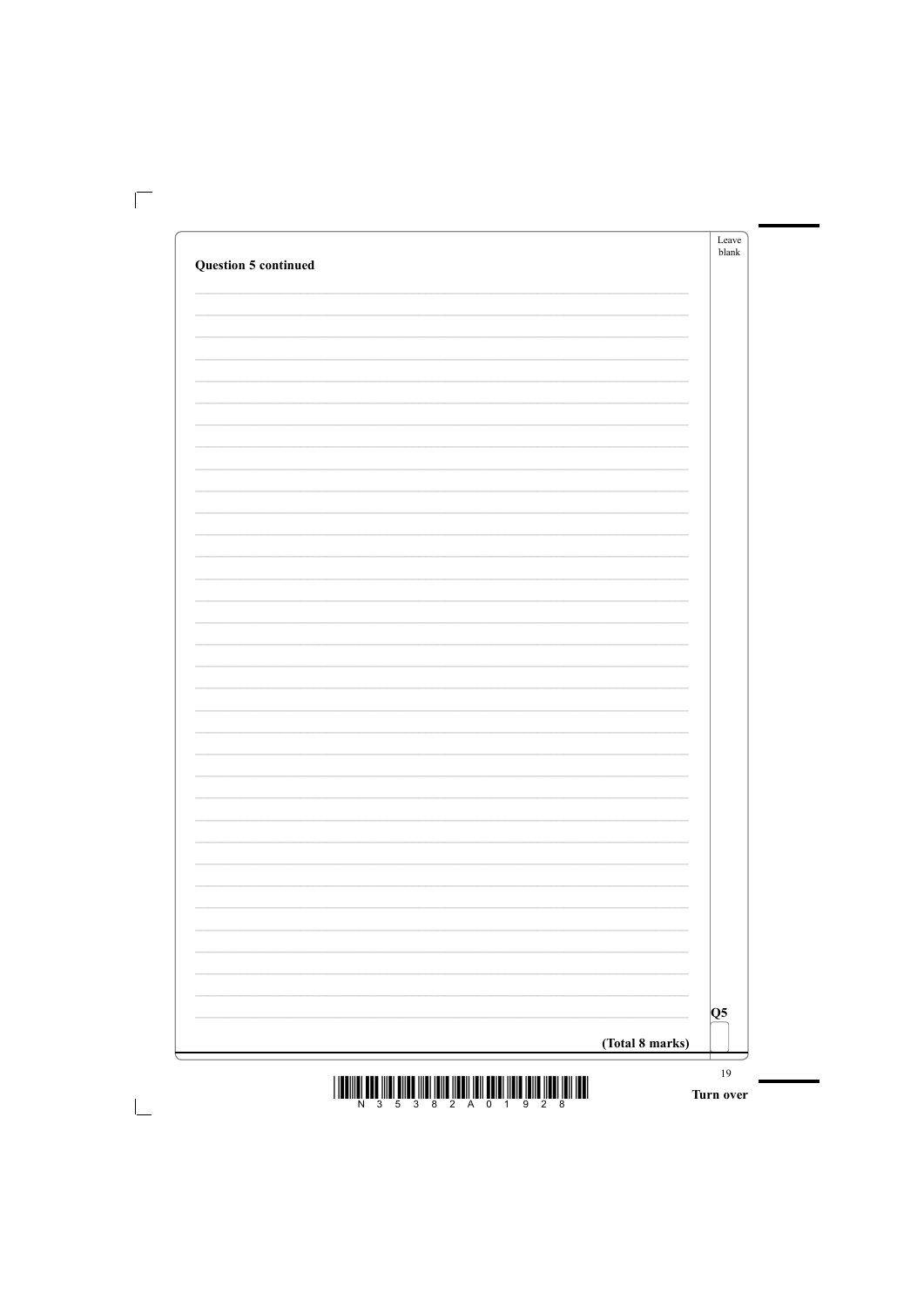| 6. | The area A of a circle is increasing at a constant rate of $1.5 \text{ cm}^2 \text{ s}^{-1}$ . Find, to 3 significant<br>figures, the rate at which the radius $r$ of the circle is increasing when the area of the circle<br>is $2 \text{ cm}^2$ . | blank |
|----|-----------------------------------------------------------------------------------------------------------------------------------------------------------------------------------------------------------------------------------------------------|-------|
|    | (5)                                                                                                                                                                                                                                                 |       |
|    |                                                                                                                                                                                                                                                     |       |
|    |                                                                                                                                                                                                                                                     |       |
|    |                                                                                                                                                                                                                                                     |       |
|    |                                                                                                                                                                                                                                                     |       |
|    |                                                                                                                                                                                                                                                     |       |
|    |                                                                                                                                                                                                                                                     |       |
|    |                                                                                                                                                                                                                                                     |       |
|    |                                                                                                                                                                                                                                                     |       |
|    |                                                                                                                                                                                                                                                     |       |
|    |                                                                                                                                                                                                                                                     |       |
|    |                                                                                                                                                                                                                                                     |       |
|    |                                                                                                                                                                                                                                                     |       |
|    |                                                                                                                                                                                                                                                     |       |
|    |                                                                                                                                                                                                                                                     |       |
|    |                                                                                                                                                                                                                                                     |       |
|    |                                                                                                                                                                                                                                                     |       |
|    |                                                                                                                                                                                                                                                     |       |



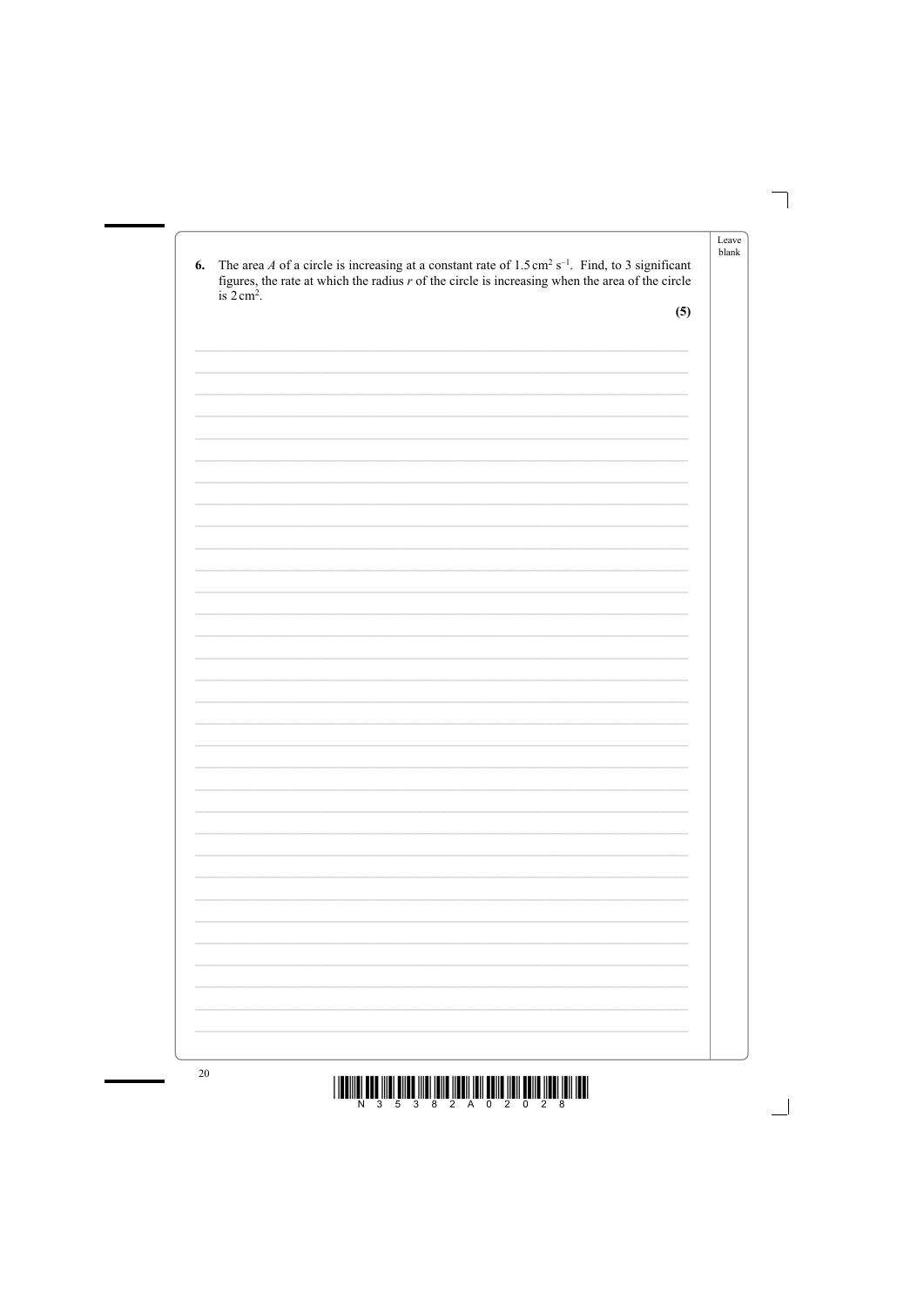|                      | Leave<br>blank           |
|----------------------|--------------------------|
| Question 6 continued |                          |
|                      |                          |
|                      |                          |
|                      |                          |
|                      |                          |
|                      |                          |
|                      |                          |
|                      |                          |
|                      |                          |
|                      |                          |
|                      |                          |
|                      |                          |
|                      |                          |
|                      |                          |
|                      |                          |
|                      |                          |
|                      |                          |
|                      |                          |
|                      |                          |
|                      |                          |
|                      |                          |
|                      |                          |
|                      |                          |
|                      |                          |
|                      |                          |
|                      | $\overline{\phantom{0}}$ |
|                      | $\overline{\phantom{0}}$ |
|                      |                          |
|                      | $\overline{\phantom{0}}$ |
|                      | $\overline{\phantom{0}}$ |
|                      |                          |
|                      |                          |
|                      |                          |

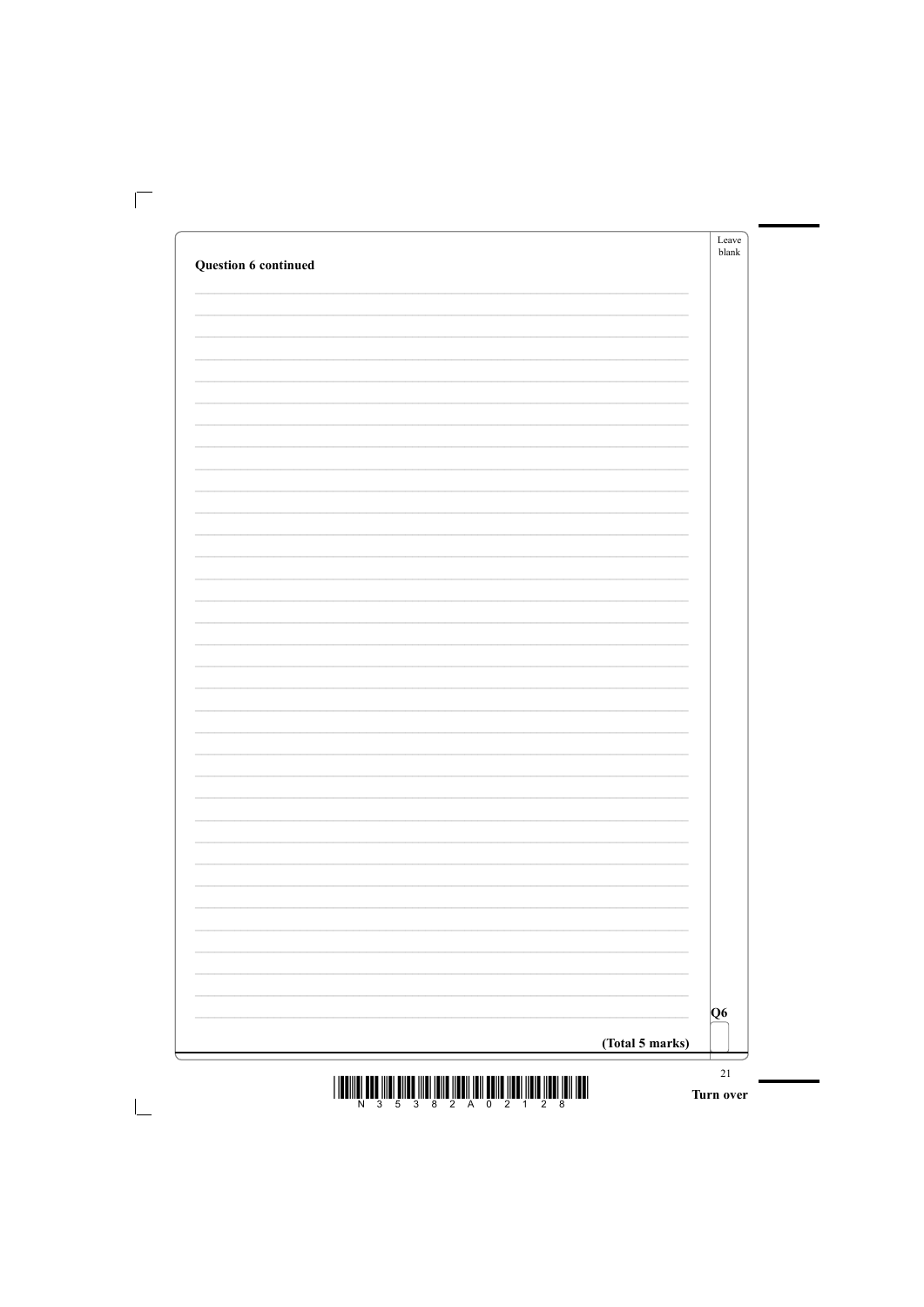



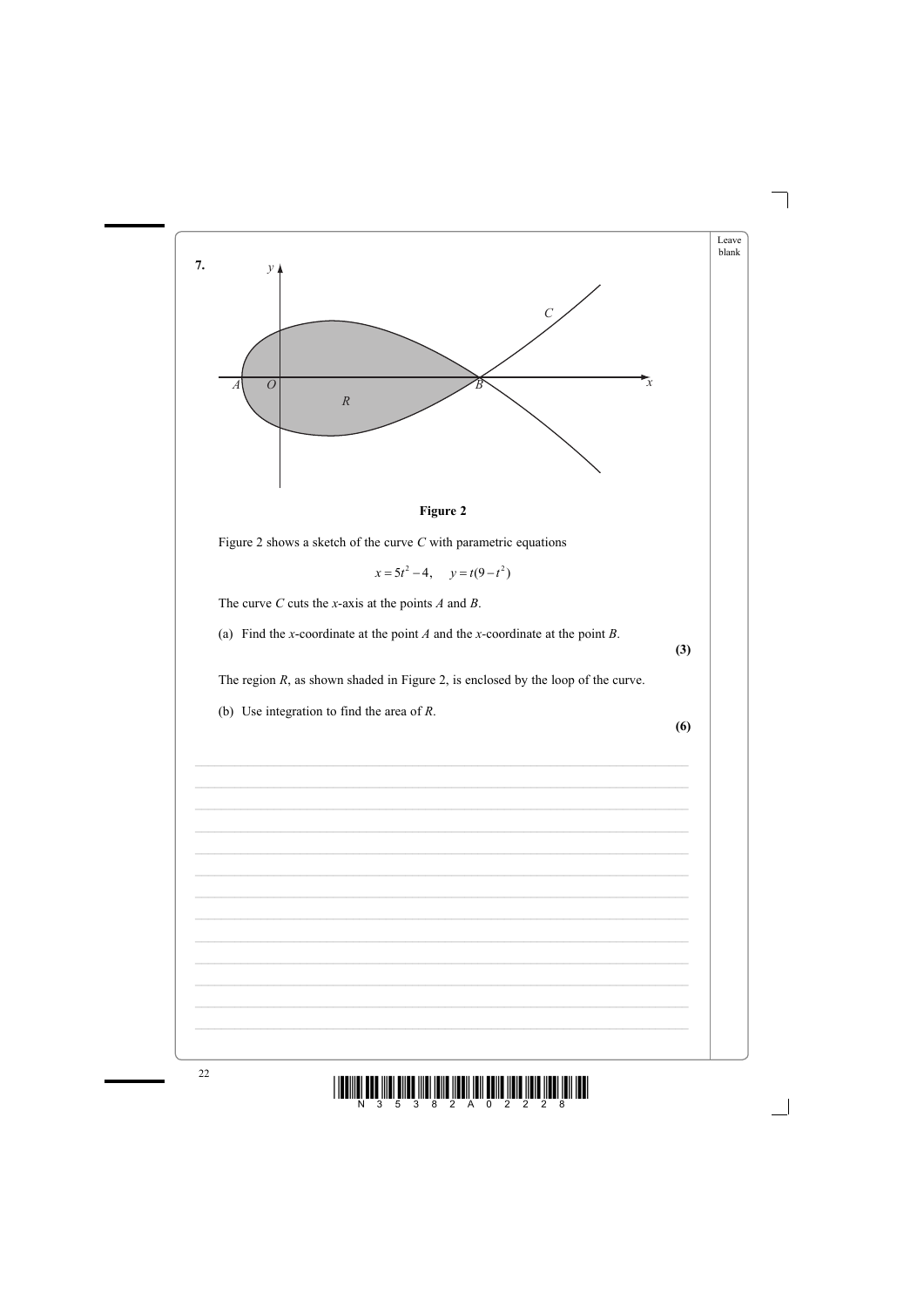|                             | Leave<br>blank           |
|-----------------------------|--------------------------|
| <b>Question 7 continued</b> |                          |
|                             |                          |
|                             |                          |
|                             |                          |
|                             |                          |
|                             |                          |
|                             |                          |
|                             |                          |
|                             |                          |
|                             |                          |
|                             |                          |
|                             |                          |
|                             |                          |
|                             |                          |
|                             |                          |
|                             |                          |
|                             |                          |
|                             |                          |
|                             |                          |
|                             |                          |
|                             |                          |
|                             |                          |
|                             |                          |
|                             |                          |
|                             |                          |
|                             |                          |
|                             |                          |
|                             |                          |
|                             | $\overline{\phantom{0}}$ |
|                             | $\overline{\phantom{0}}$ |
|                             |                          |
|                             |                          |
|                             | $\overline{\phantom{0}}$ |
|                             | $\overline{\phantom{0}}$ |
|                             |                          |
|                             |                          |
|                             |                          |

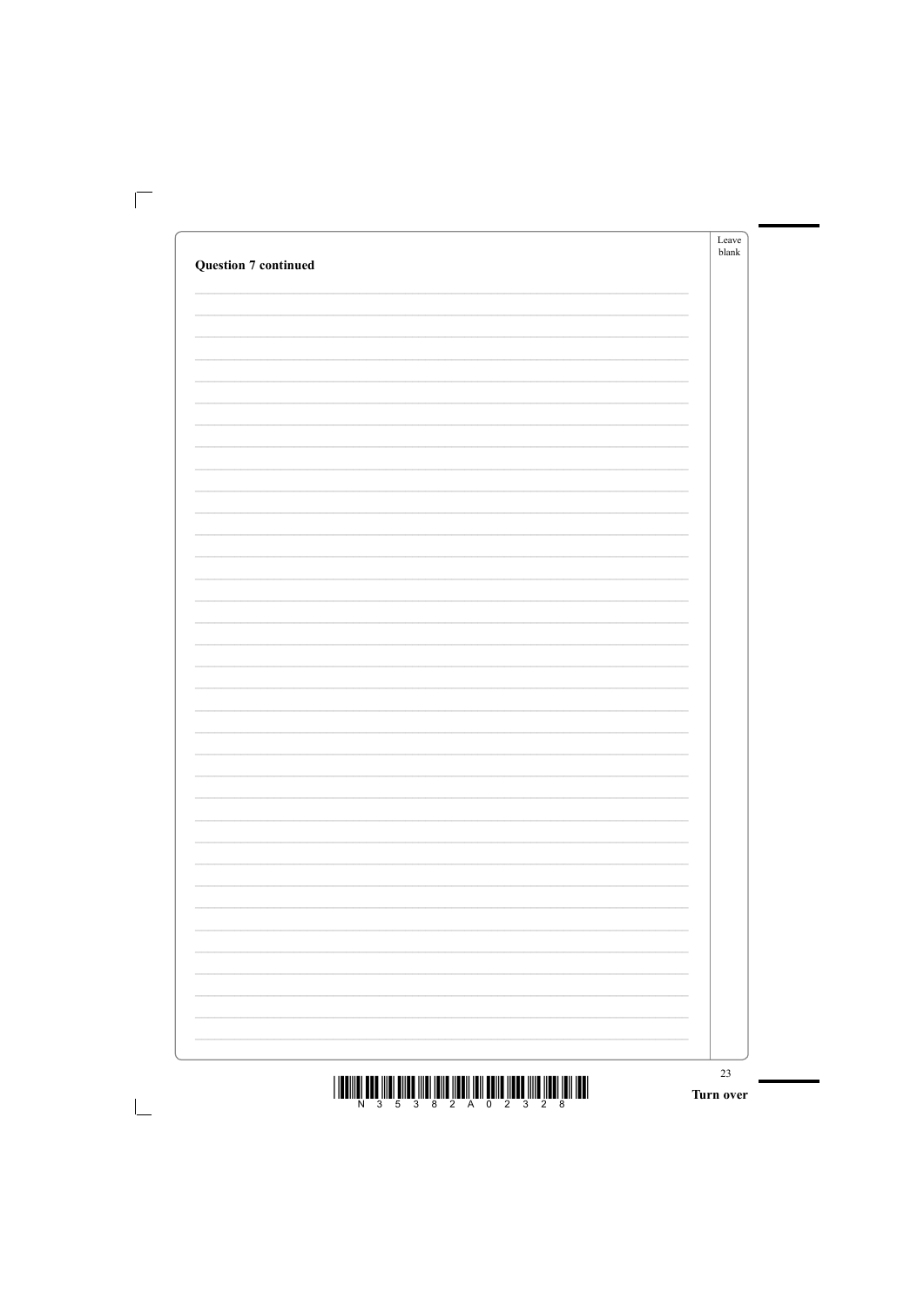| <b>Question 7 continued</b> |                                                                                               | Leave<br>$b$ lank |
|-----------------------------|-----------------------------------------------------------------------------------------------|-------------------|
|                             |                                                                                               |                   |
|                             |                                                                                               |                   |
|                             |                                                                                               |                   |
|                             |                                                                                               |                   |
|                             |                                                                                               |                   |
|                             |                                                                                               |                   |
|                             |                                                                                               |                   |
|                             |                                                                                               |                   |
|                             |                                                                                               |                   |
|                             |                                                                                               |                   |
|                             |                                                                                               |                   |
|                             |                                                                                               |                   |
|                             |                                                                                               |                   |
|                             |                                                                                               |                   |
|                             |                                                                                               |                   |
|                             | and the control of the control of the control of the control of the control of the control of |                   |
|                             |                                                                                               |                   |
|                             | ÷.<br>$\sim$                                                                                  |                   |



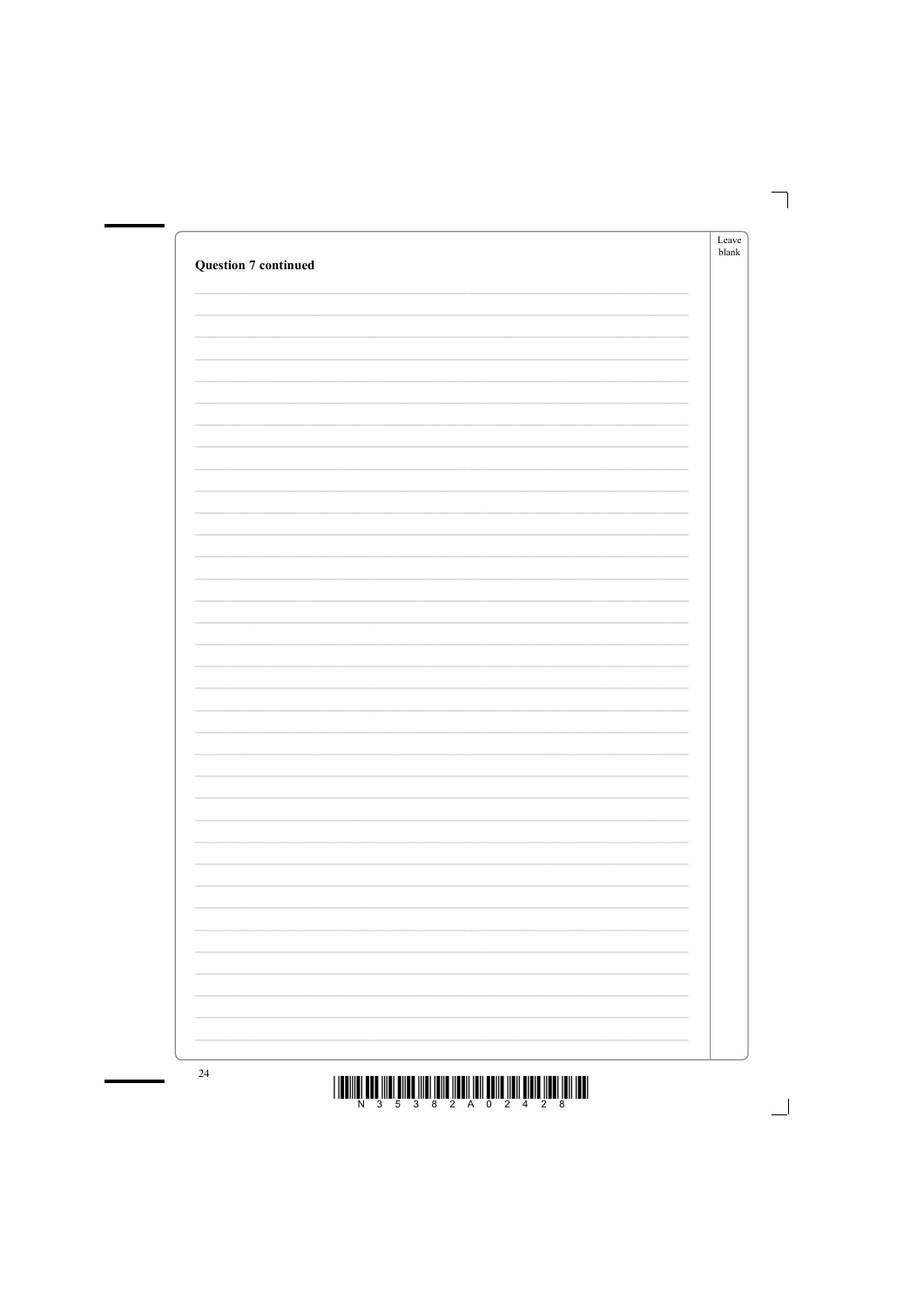|                             | Leave<br>blank           |
|-----------------------------|--------------------------|
| <b>Question 7 continued</b> |                          |
|                             |                          |
|                             |                          |
|                             |                          |
|                             |                          |
|                             |                          |
|                             |                          |
|                             |                          |
|                             |                          |
|                             |                          |
|                             |                          |
|                             |                          |
|                             |                          |
|                             |                          |
|                             |                          |
|                             |                          |
|                             |                          |
|                             |                          |
|                             |                          |
|                             |                          |
|                             |                          |
|                             |                          |
|                             |                          |
|                             |                          |
|                             |                          |
|                             |                          |
|                             |                          |
|                             |                          |
|                             | $\overline{\phantom{0}}$ |
|                             | $\overline{\phantom{0}}$ |
|                             |                          |
|                             |                          |
|                             | $\overline{\phantom{0}}$ |
|                             | $\overline{\phantom{0}}$ |
|                             |                          |
|                             |                          |
|                             |                          |

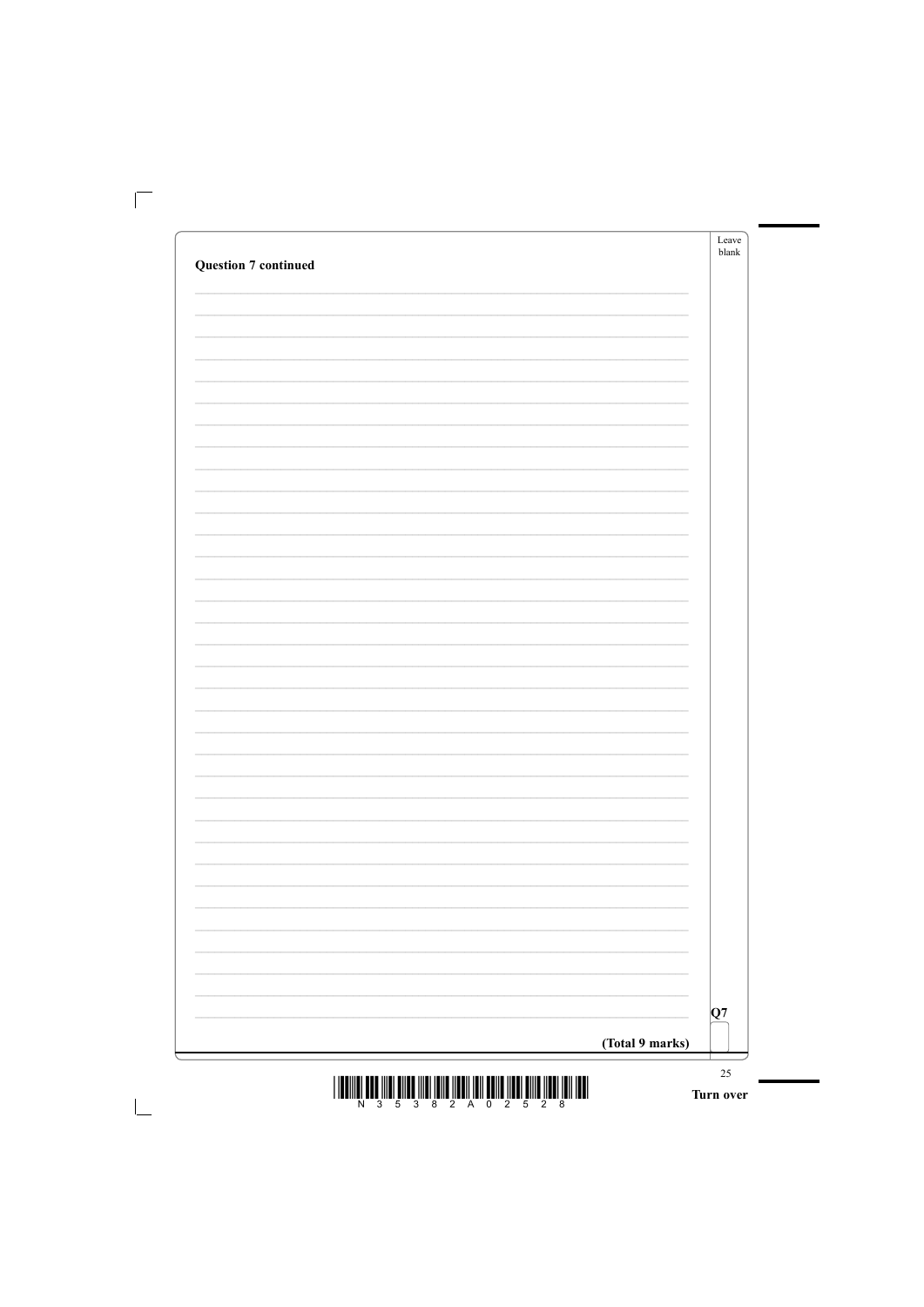



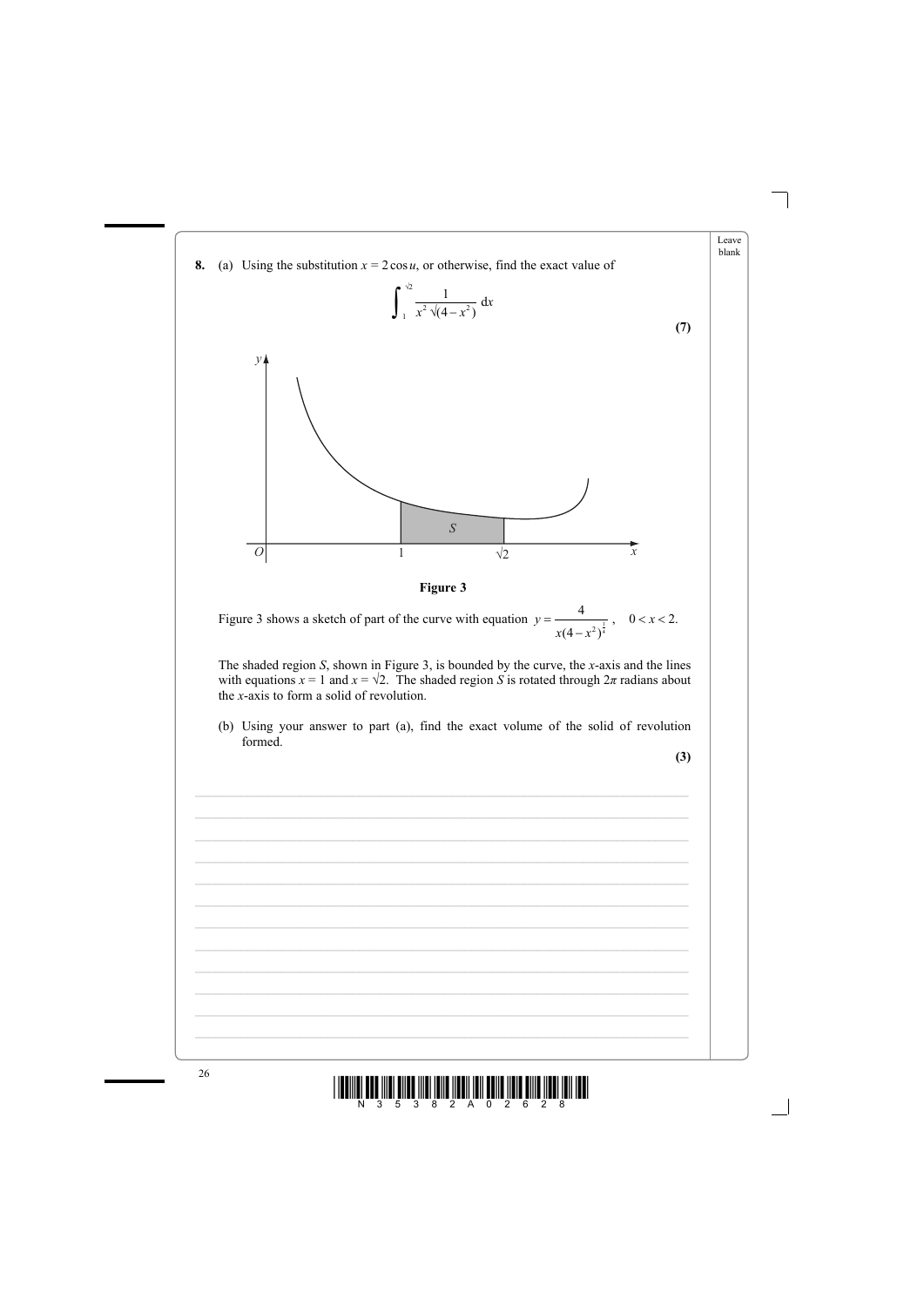|                             |                          | Leave<br>blank |
|-----------------------------|--------------------------|----------------|
| <b>Question 8 continued</b> |                          |                |
|                             |                          |                |
|                             |                          |                |
|                             |                          |                |
|                             |                          |                |
|                             |                          |                |
|                             |                          |                |
|                             |                          |                |
|                             |                          |                |
|                             |                          |                |
|                             |                          |                |
|                             |                          |                |
|                             |                          |                |
|                             |                          |                |
|                             |                          |                |
|                             |                          |                |
|                             |                          |                |
|                             |                          |                |
|                             |                          |                |
|                             |                          |                |
|                             |                          |                |
|                             |                          |                |
|                             |                          |                |
|                             |                          |                |
|                             |                          |                |
|                             |                          |                |
|                             | $\overline{\phantom{0}}$ |                |
|                             | $\overline{\phantom{0}}$ |                |
|                             |                          |                |
|                             | $\overline{\phantom{0}}$ |                |
|                             | $\overline{\phantom{0}}$ |                |
|                             |                          |                |
|                             |                          |                |
|                             |                          |                |